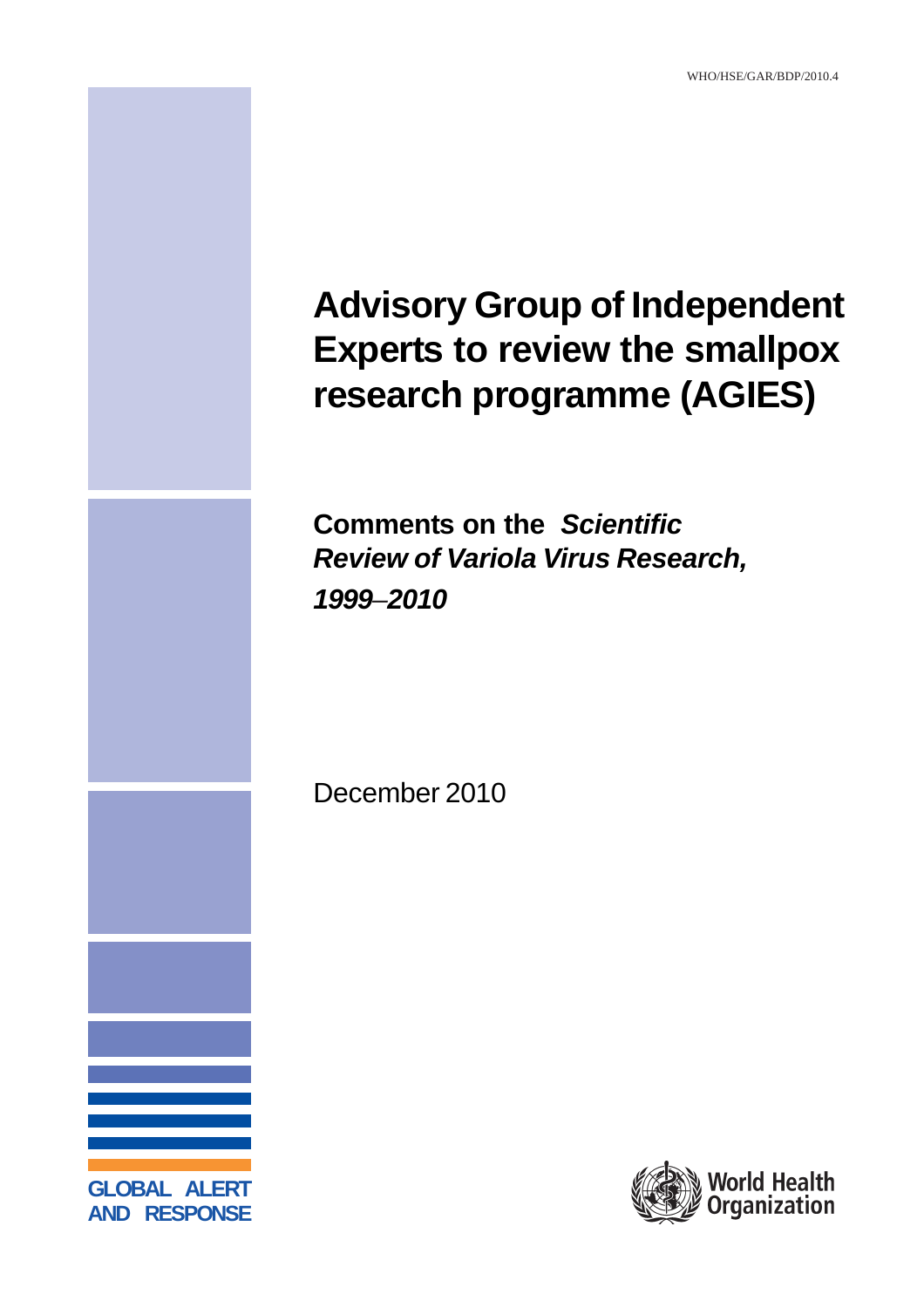# **Advisory Group of Independent Experts to review the smallpox research programme (AGIES)**

**Comments on the** *Scientific Review of Variola Virus Research, 1999–2010*

December 2010

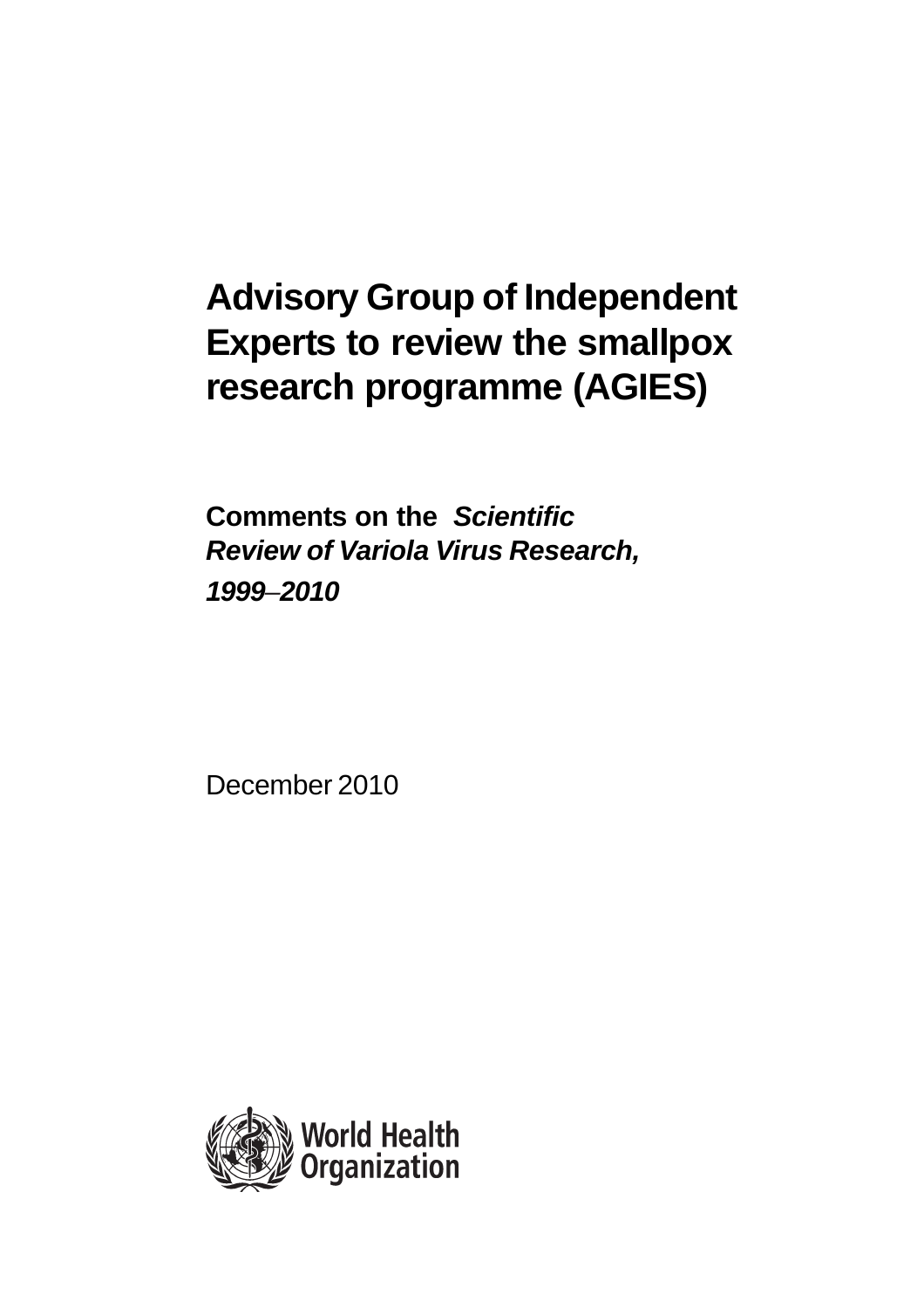#### **© World Health Organization 2010**

All rights reserved.

The designations employed and the presentation of the material in this publication do not imply the expression of any opinion whatsoever on the part of the World Health Organization concerning the legal status of any country, territory, city or area or of its authorities, or concerning the delimitation of its frontiers or boundaries. Dotted lines on maps represent approximate border lines for which there may not yet be full agreement.

The mention of specific companies or of certain manufacturers' products does not imply that they are endorsed or recommended by the World Health Organization in preference to others of a similar nature that are not mentioned. Errors and omissions excepted, the names of proprietary products are distinguished by initial capital letters.

All reasonable precautions have been taken by the World Health Organization to verify the information contained in this publication. However, the published material is being distributed without warranty of any kind, either express or implied. The responsibility for the interpretation and use of the material lies with the reader. In no event shall the World Health Organization be liable for damages arising from its use.

This publication contains the collective views of an international group of experts and does not necessarily represent the decisions or the policies of the World Health Organization.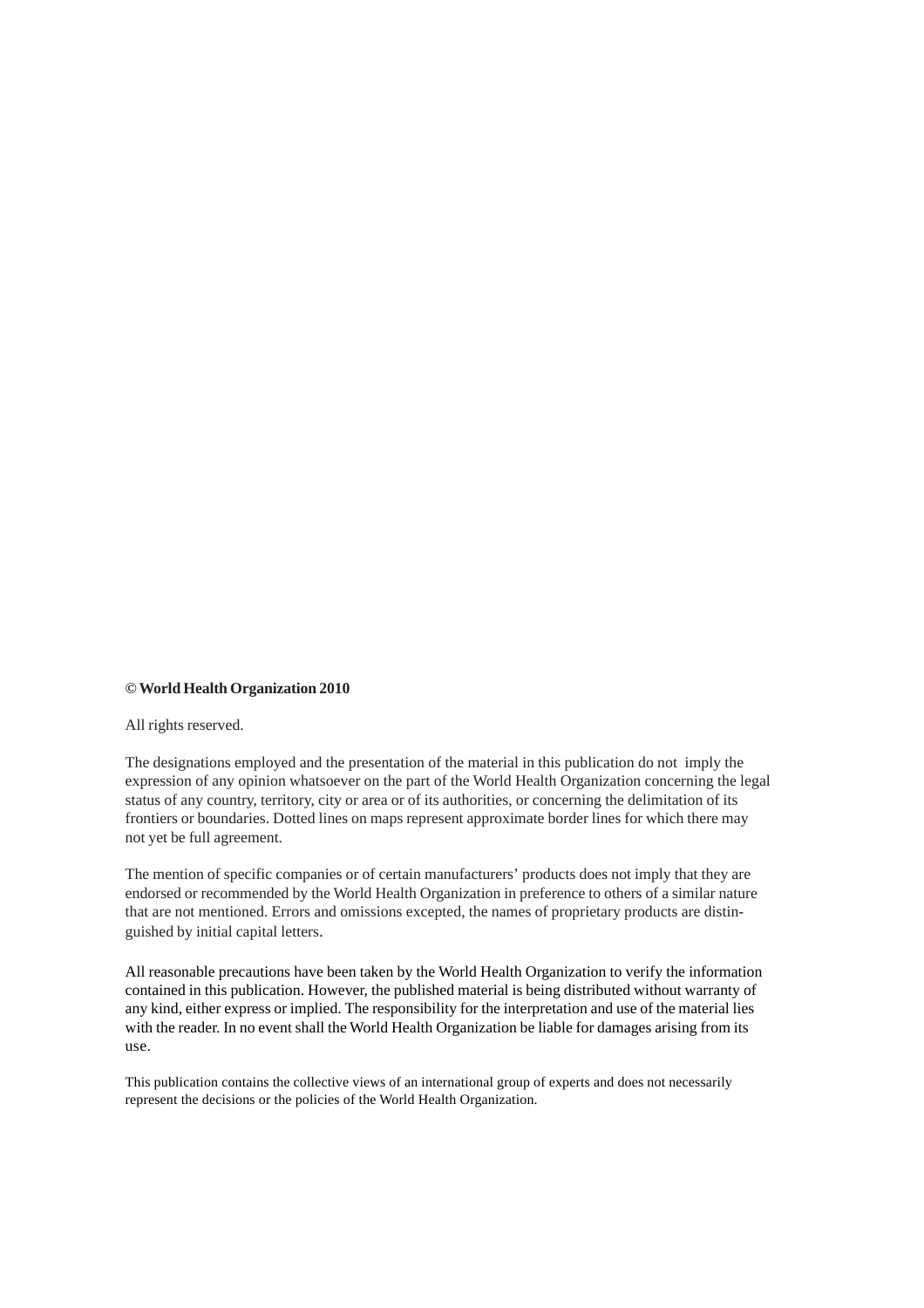### **CONTENTS**

| TERMS OF REFERENCE AND MEMBERSHIP OF THE ADVISORY GROUP OF INDEPENDENT<br>EXPERTS TO REVIEW THE SMALLPOX RESEARCH PROGRAMME (AGIES)4 |      |
|--------------------------------------------------------------------------------------------------------------------------------------|------|
|                                                                                                                                      |      |
|                                                                                                                                      |      |
|                                                                                                                                      |      |
|                                                                                                                                      |      |
|                                                                                                                                      |      |
|                                                                                                                                      |      |
| Chapter 4. Status of WHO collaborating centre repositories of variola virus and nucleic acid  18                                     |      |
|                                                                                                                                      |      |
| Chapter 6. Antiviral drug development for the treatment of smallpox - status of small-molecule                                       |      |
|                                                                                                                                      |      |
| PART 2. RECOMMENDATIONS FOR FURTHER RESEARCH AND COMMENTS ON                                                                         |      |
|                                                                                                                                      | 27   |
|                                                                                                                                      | . 27 |
|                                                                                                                                      |      |
| PART 3. ENSURING HIGH STANDARDS OF SECURITY RELATED TO THE RE-EMERGENCE OF                                                           |      |
|                                                                                                                                      |      |
|                                                                                                                                      |      |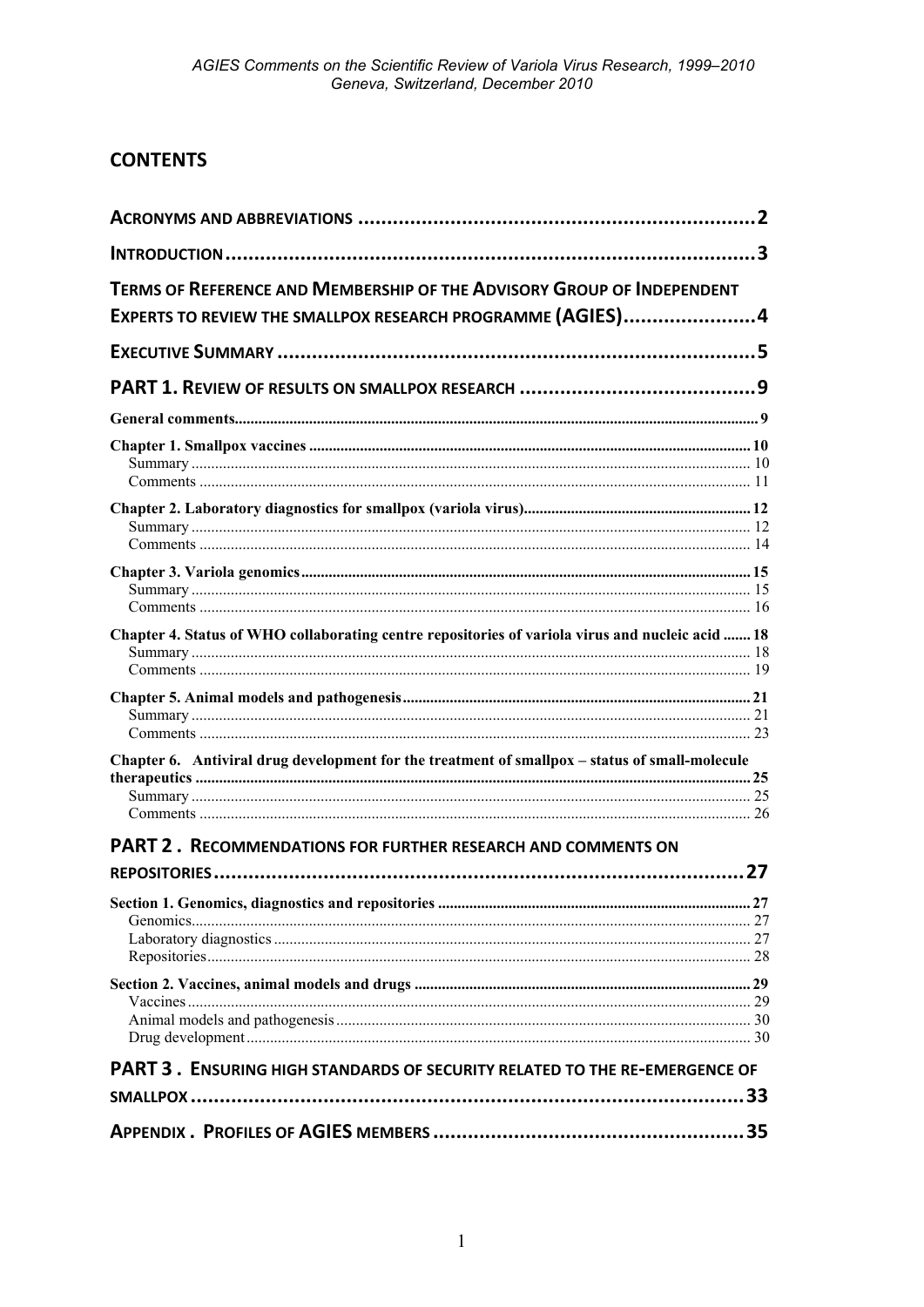# **Acronyms and abbreviations**

| <b>ACVVR</b>         | WHO Advisory Committee on Variola Virus Research                                   |
|----------------------|------------------------------------------------------------------------------------|
| <b>AGIES</b>         | Advisory Group of Independent Experts to review the smallpox<br>research programme |
| <b>CDC</b>           | Centers for Disease Control and Prevention, United States of<br>America            |
| <b>CPXV</b>          | cowpox virus                                                                       |
| <b>ECTV</b>          | Ectromelia/mouse virus                                                             |
| HIV                  | human immunodeficiency virus                                                       |
| <b>MPXV</b>          | monkeypox virus                                                                    |
| <b>OPV</b>           | orthopoxvirus                                                                      |
| <b>PCR</b>           | polymerase chain reaction                                                          |
| <b>RPXV</b>          | rabbitpox virus                                                                    |
| <b>SRC VB VECTOR</b> | The Russian Federation State Research Centre of virology and<br>Biotechnology      |
| <b>USFDA</b>         | United States Food and Drug Administration                                         |
| <b>VACV</b>          | vaccinia virus                                                                     |
| <b>VARV</b>          | variola virus                                                                      |
| <b>WHO</b>           | World Health Organization                                                          |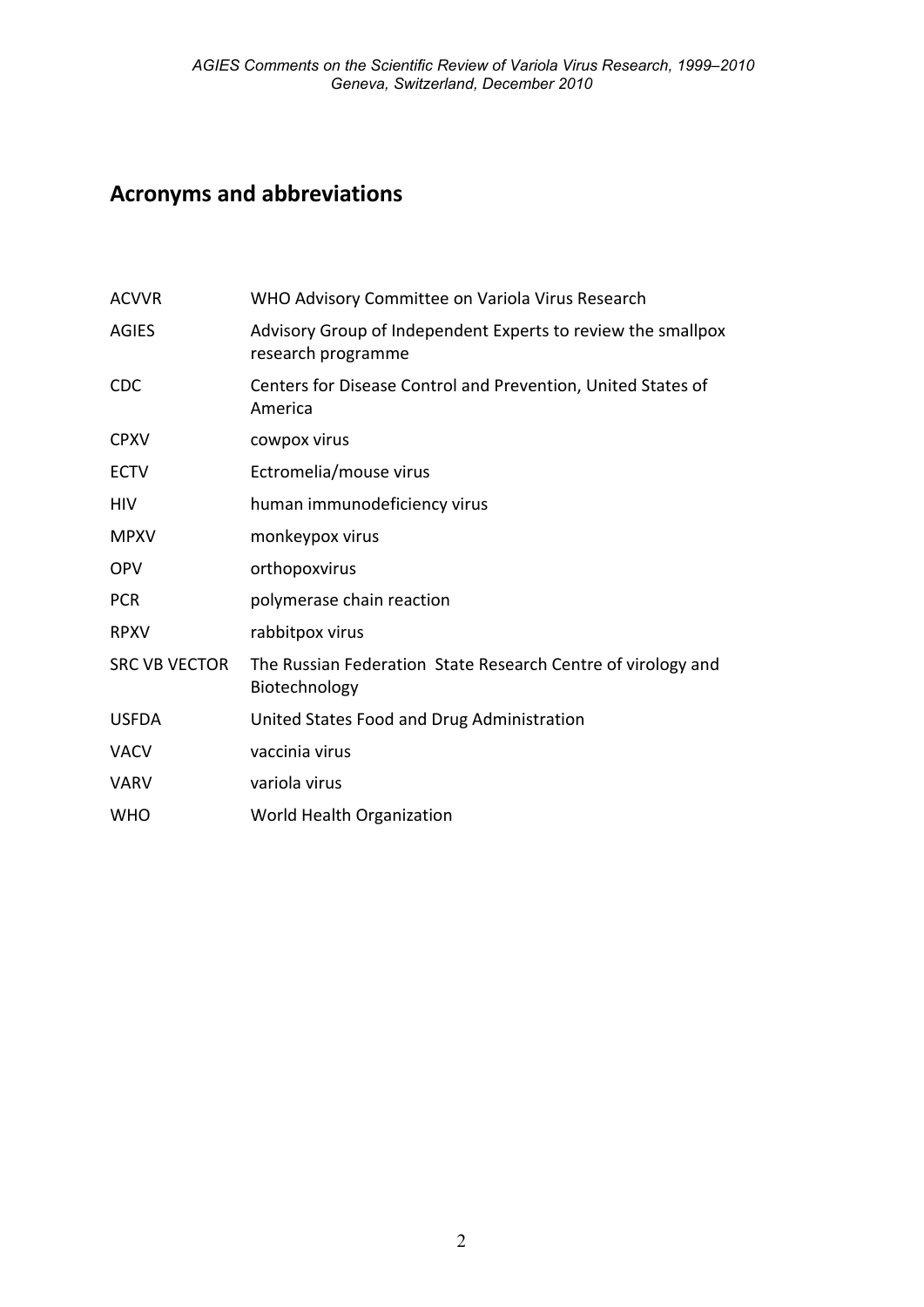### **Introduction**

In May 2007, resolution WHA60.1 of the World Health Assembly requested the Director‐ General of the World Health Organization (WHO) to undertake a major review, in 2010, of the state of smallpox research and additional related research needed for public health purposes. This was undertaken so that the sixty-fourth World Health Assembly, in 2011, could come to a global public consensus on the timing of the destruction of existing variola virus (VARV) stocks.

In November 2008, the WHO Advisory Committee on Variola Virus Research (ACVVR) decided that a comprehensive review of the literature and of unpublished data concerning live variola virus research should be undertaken by a group of scientists endorsed by the Committee and representing all areas of research and development on orthopoxviruses (OPVs).

This resulted in the creation, under the supervision of the ACVVR, of a consolidated document entitled *Scientific review of variola virus research, 1999–2010* (hereinafter called 'the Scientific Review'). The Scientific Review comprised six chapters.

- 1. Smallpox vaccines
- 2. Laboratory diagnostics for smallpox (variola virus)
- 3. Variola genomics
- 4. The status of WHO Collaborating Centre repositories of variola virus and nucleic acid
- 5. Animal models and pathogenesis
- 6. Antiviral drug development for the treatment of smallpox status of small‐molecule therapeutics.

This Scientific Review has now been considered by a group of independent experts from outside the variola virus field (the Advisory Group of Independent Experts to review the smallpox research programme, or AGIES). The AGIES was constituted by the WHO smallpox secretariat. The comments and subsequent recommendations of AGIES are summarized in this document.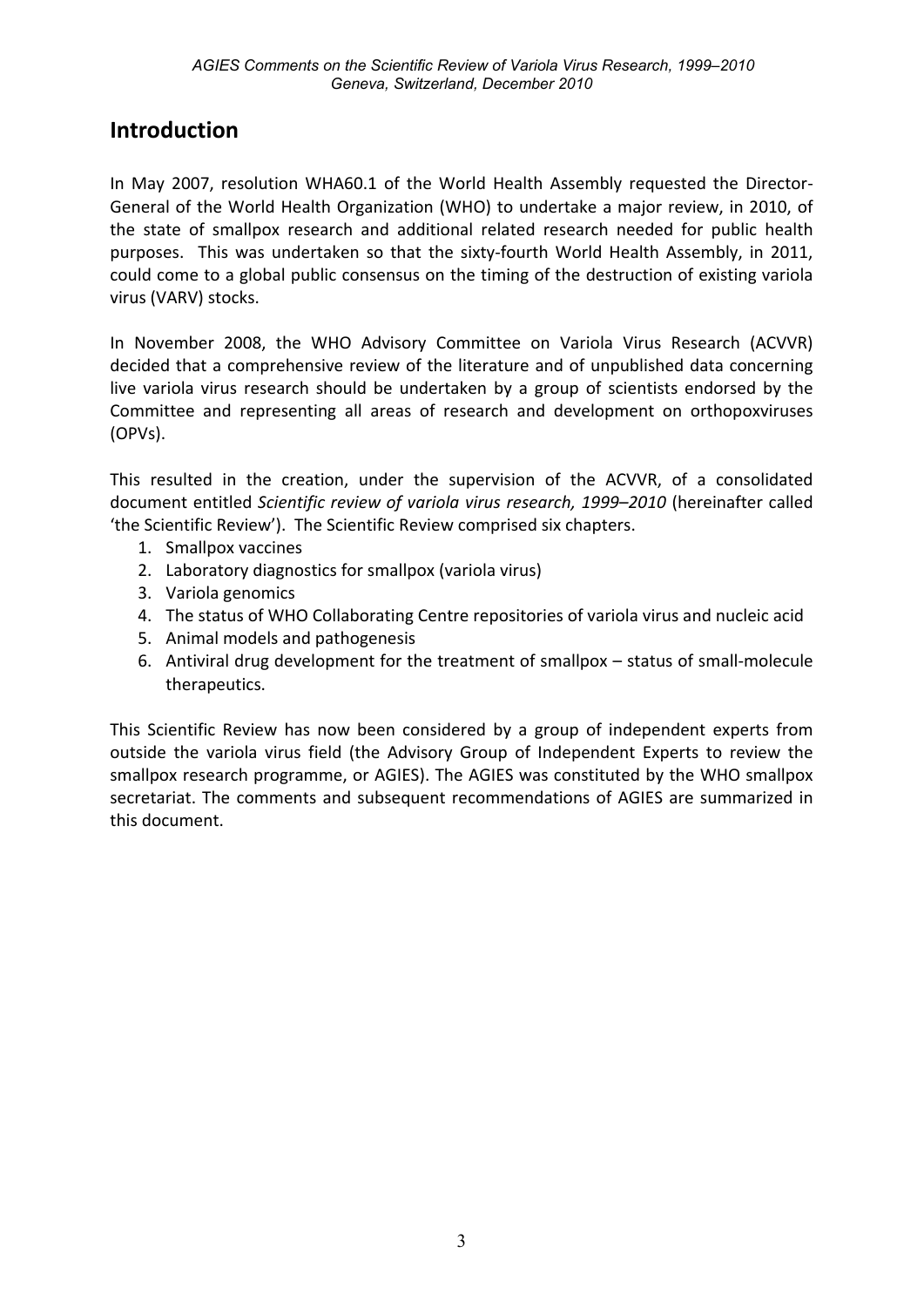# **Terms of Reference and Membership of the Advisory Group of Independent Experts to review the smallpox research programme (AGIES)**

#### **Terms of Reference**

The Advisory Group of Independent Experts (AGIES) was formed to act as an advisory body to WHO on matters of strategy and evaluation of the smallpox research programme, with the following functions:

**1.** To read the document entitled *Scientific review of variola virus research, 1999–2010*, in order to:

- I. Review the results of smallpox research already undertaken, and the plans and requirements for further research essential for global public health purposes.
- II. Assess whether additional research using live variola virus is necessary from a global public health perspective.

**2.** To deliver a report to WHO at the WHO Advisory Committee on Variola Virus Research meeting (17 November 2010) summarizing achievements to date and additional work needed to ensure high standards of security related to a potential re‐emergence of smallpox from a public health perspective.

#### **Membership of AGIES**

Members of the AGIES were selected and appointed by the Director‐General of WHO to serve in their personal capacities, representing the broad range of disciplines relevant to the review of the smallpox research programme, while ensuring optimal diversification and balance of personal experience, professional background, gender, and geographical origin. For a full list of these members and their short biographies, see Appendix.

#### **Declaration of Interests**

In line with WHO policy all members of the AGIES have completed and signed a Declaration of Interests. One expert has declared a potential conflict of interest in the subject matter of this meeting. No relevant conflict of interests has been declared by the other experts. The declared interest reported by Gerd Sutter was assessed to be minimal and unlikely to affect, or to be reasonably perceived to affect, his judgment. However the Secretariat has determined that his declared interests should be disclosed. Professor Gerd Sutter's declared interest is as follows: the Institute for Infectious Diseases and Zoonoses, Ludwig‐ Maximilians‐Universität München, where he works, has accepted research support from the German Government for a project relating to "Comparative Analysis of vaccinia viruses MVA as candidate next generation smallpox vaccines"; and BIOSAFE, a research consortium funded by the EC, for a project relating to deliberate releases of biological agents. This consortium includes the company Novartis Italy as one of the partners.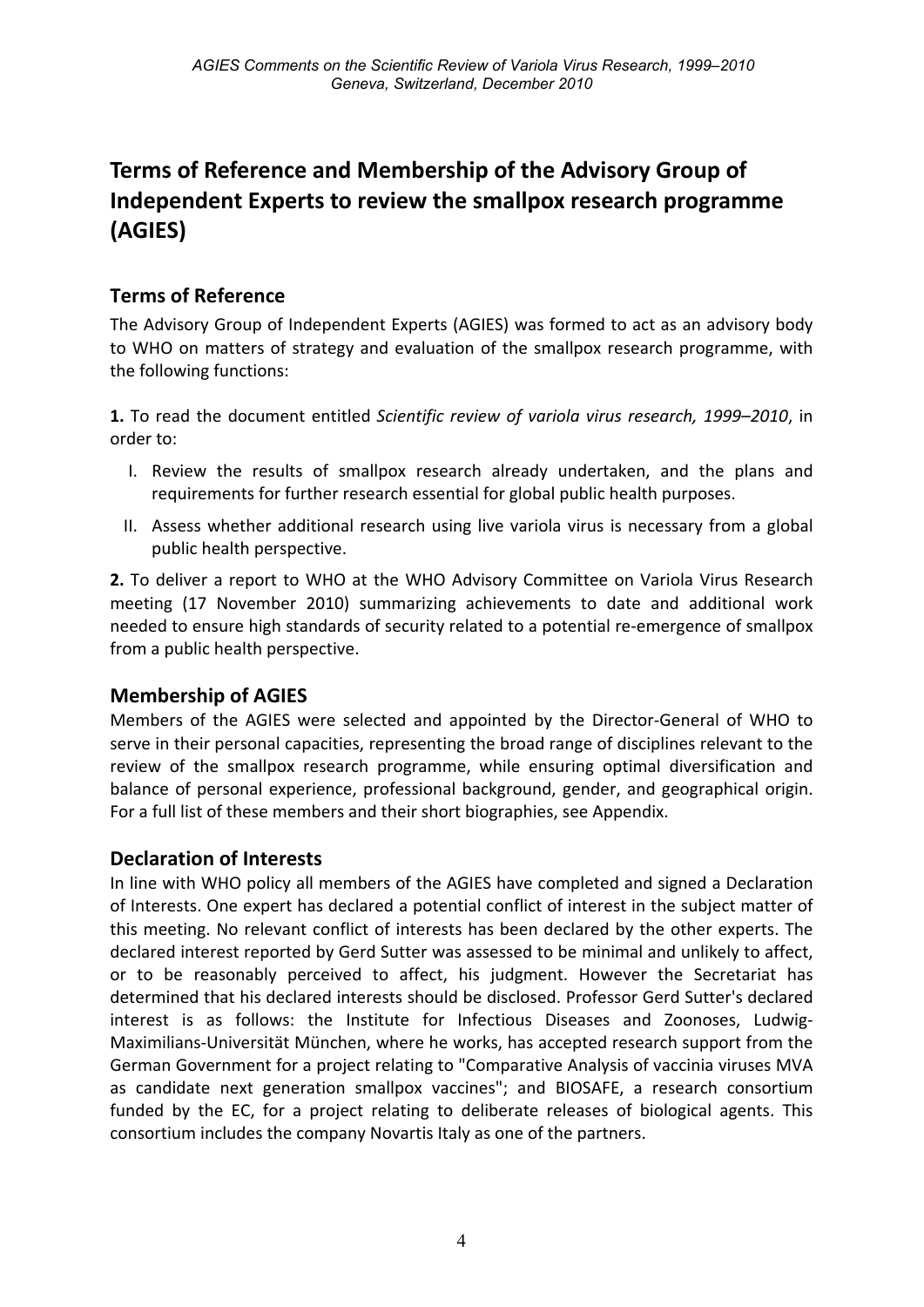# **Executive Summary**

AGIES found the *Scientific review of variola virus research, 1999–2010* to be clearly written and comprehensive, and to provide an accurate and up-to-date review of variola virus research, including the impact of regulatory restrictions on current and future research.

This full report is presented in three parts, in line with the terms of reference provided to the AGIES. In Part 1, a summary of each chapter of the Scientific Review is provided, followed by specific comments. Part 2 contains the committee's recommendations for further research and comments on variola virus (VARV) repositories. Part 3 summarizes AGIES recommendations for ensuring high standards of security related to re‐emergence of smallpox.

#### *Recommendations for further research and for use of live variola virus*

#### *Part 1. Genomics, diagnostics and repositories*

#### *Genomics*

Near complete genomic sequences are available for approximately 50 isolates of variola virus. Since variola virus genome has only limited genomic diversity and shows major homologies with genomes of other orthopoxviruses, the AGIES feels that there is no public health need for sequencing of additional variola virus isolates.

#### *Diagnostics*

Several nucleic acid‐based assays have been developed. Some have used cloned or synthetic genetic elements from variola virus DNA for assay evaluation and development, others have used intact genomic variola DNA; some have used cloned variola DNA as positive controls. Their further development does not require the use of live VARV.

In the absence of clinical disease, it is not possible to determine the sensitivity, specificity, positive and negative predictive value of these tests in clinical situations.

There is a need for regulatory validation of these assays. Head-to-head comparisons and further optimization of the available assays, especially real-time polymerase chain reaction (PCR) and microarray platforms, should be undertaken. Newer assays should be developed as advances in diagnostic technology are made.

Several serological tests are available to detect antibodies to orthopoxviruses. Antigen capture assays are early in development; to date, these are generic for the orthopoxviruses, and none are variola specific. These may also benefit from head-to-head comparison. Efforts to improve their performance characteristics are warranted; newer assays may be developed as advances in diagnostic technology are made.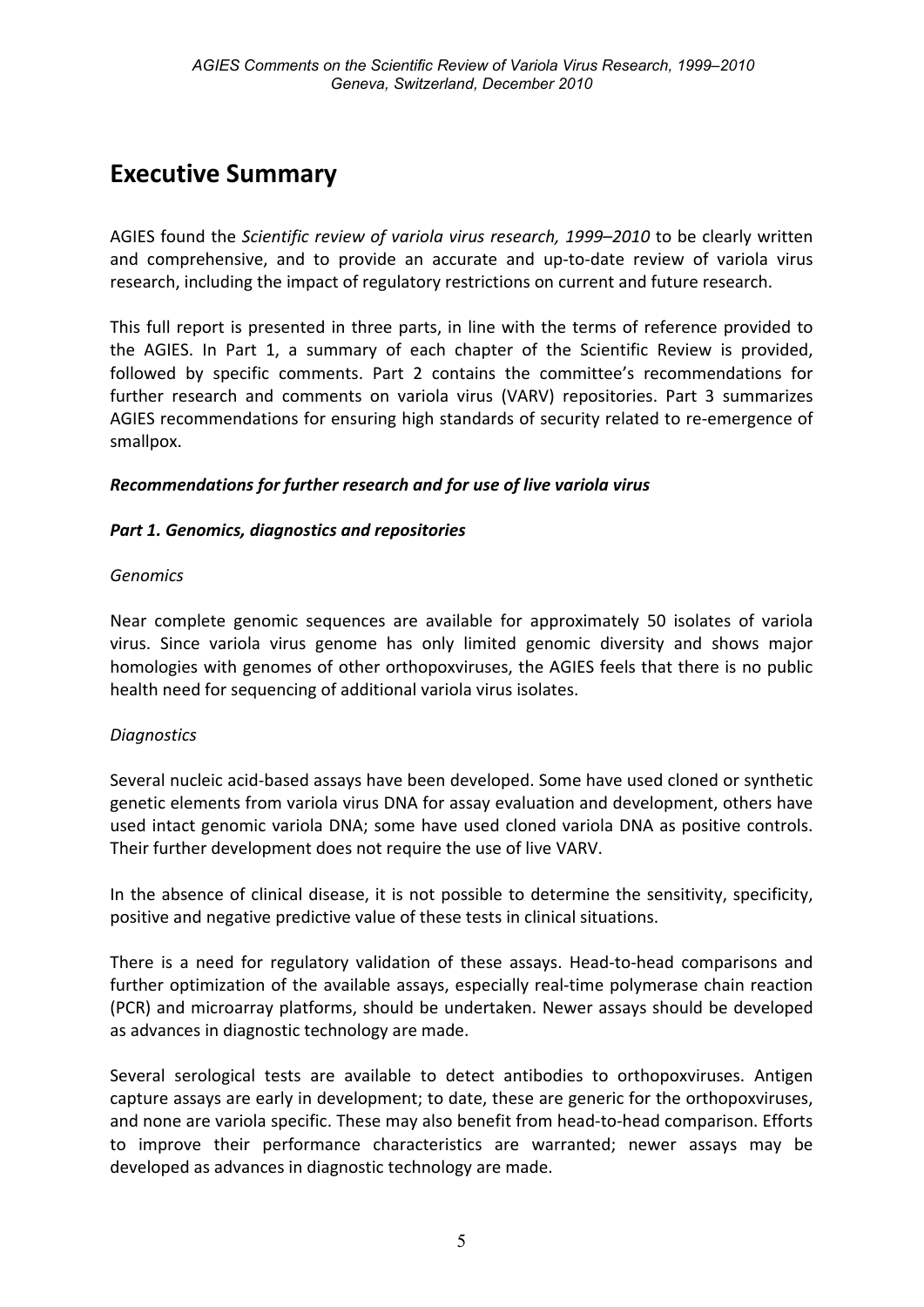#### *Live variola virus*

The AGIES is of the view that live variola virus is not required for the further development of diagnostic tests nor for technical assay validation.

#### *Repositories*

See Part 3. Security issues.

#### *Part 2. Vaccines, animal models and drugs – future research and requirement for use of live variola virus*

*Vaccines*

The AGIES believes that attempts must continue to develop vaccines that are safer than, and at least as efficacious as, the original and/or existing licensed vaccines against smallpox.

In order to prepare for a potential outbreak of smallpox, strategies for efficacious therapeutic immunizations, such as post‐exposure vaccination or delivery of anti‐vaccinia immunoglobulins and/or monoclonal antibodies, need to be developed. These approaches should help to shorten the response time of public health systems in case of an outbreak. In addition, passive immunization may ameliorate the adverse effects of available vaccines in special subgroups.

#### *Animal models*

Neither variola models in animals nor natural poxvirus infection in animals can exactly model human smallpox.

Although current non‐human primate models using VARV are suboptimal, research conducted into developing them further over the last decade has achieved limited success. The only reason for attempts to develop such models is to meet the current stringent regulatory requirements, in the absence of human variola virus infection. The AGIES's opinion was that a more productive approach would be for the regulatory requirements for vaccine and drug approval for variola virus infection to be reconsidered, given that human infection with the virus no longer occurs.

Therefore, the AGIES recommends that rather than develop animal models using VARV, research should concentrate on improving surrogate models that use infection with other orthopoxviruses in their natural hosts (e.g. monkeypox virus (MPXV), cowpox virus (CPXV), rabbitpox virus (RPXV), ectromelia/mousepox virus (ECTV), infections in non‐human primates, rabbits and rodent models).

Such models would allow studies on pathogenesis of poxvirus infection, the analysis of drug and vaccine efficacy, and the establishment of criteria to evaluate protection.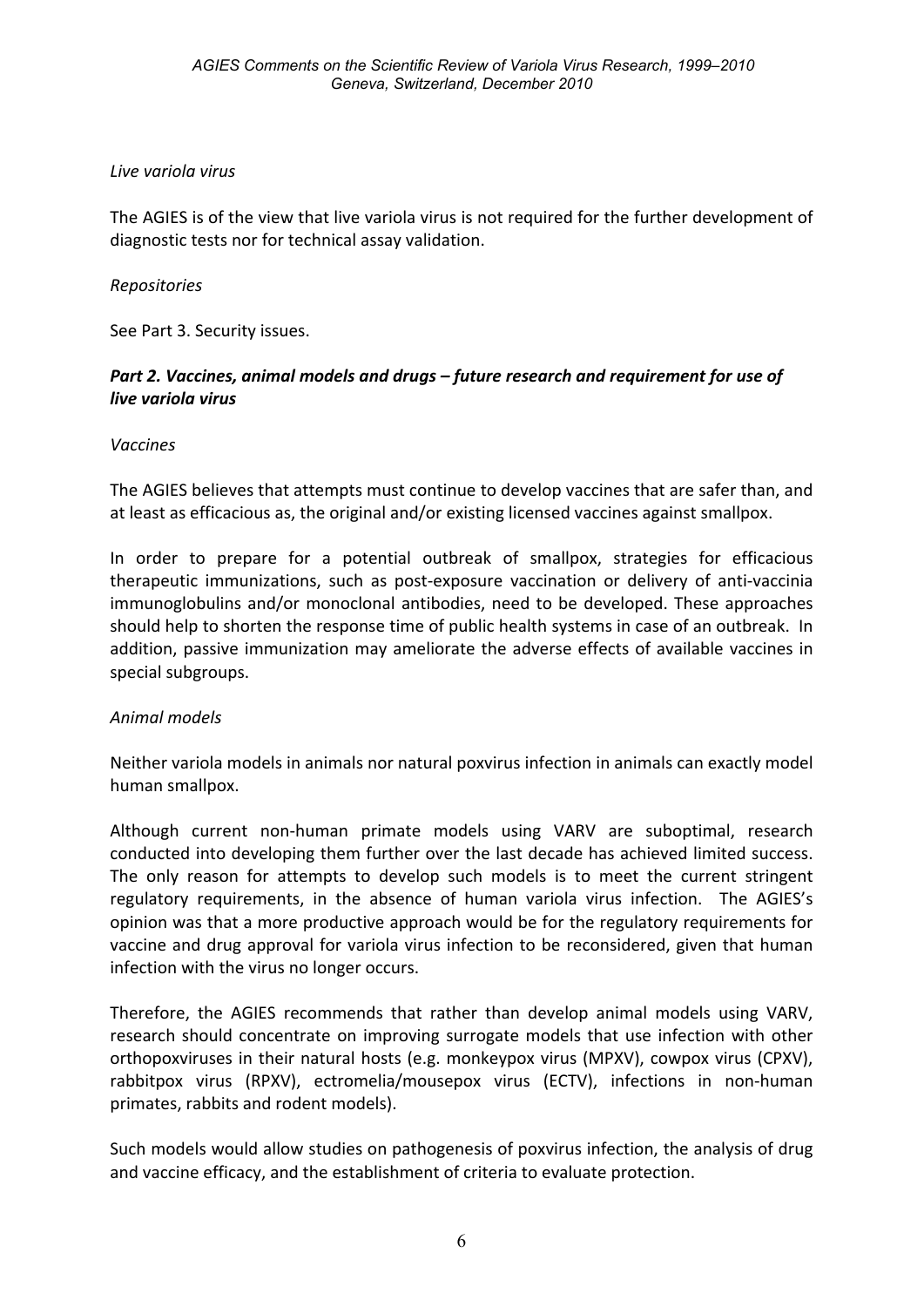#### *Drugs*

Two anti-variola drugs, namely, CMX001 and ST-246<sup>®</sup>, are in advanced stages of development. Resistance to each of these drugs has been described *in vitro* but the risk of treatment‐induced resistance *in vivo* is not known. The AGIES recommends that if the development of resistance *in vivo* is deemed by ACVVR to be a significant possibility, then additional drugs with alternative mechanisms of antiviral action should be developed. However, in the first instance, efforts should primarily focus on cidofovir and ST-246<sup>®</sup>.

#### *Live variola virus*

At present, assuming that regulatory issues around vaccine and drug testing are resolved, the only indication for use of live VARV is to test the efficacy of drugs *in vitro*.

#### *Part 3. Security issues*

#### *Monitoring containment policies*

Stringent regular review of the quality assurance and containment practices at the Russian Federation's State Research Center of Virology and Biotechnology (SRC VB VECTOR) and the United States Centers for Disease Control and Prevention (CDC) must be continued.

*Genetically engineered VARV, mutants of VARV or poxviruses containing parts of the VARV genome*

The AGIES makes the following recommendations.

New strategies should be designed to address the potential for *de novo* synthesis of live VARV, including adoption of national policies on the issue by WHO Member States. It is recommended that recent biosecurity proposals (Bügl et al. 2007)<sup>1</sup> be considered at national policy level.

The World Health Organization should seek an updated validation from all countries regarding their stocks of variola virus DNA (in various forms, such as fragments, amplicons and/or plasmids).

In light of the existing restrictions on laboratories, other than the two WHO collaborating laboratories that retain more than 20% of the VARV genome, it is recommended that both CDC and VECTOR provide documentation to WHO cataloguing which segments of DNA have been distributed to which laboratories. Advice should also be sought on whether the complete genome has been distributed (or should be distributed), albeit as different gene segments comprising <20% of the genome, to a range of laboratories.

<sup>1</sup> 1 Bügl H et al. (2007). DNA synthesis and biological security. *Nature Biotechnology*, 25:627–629.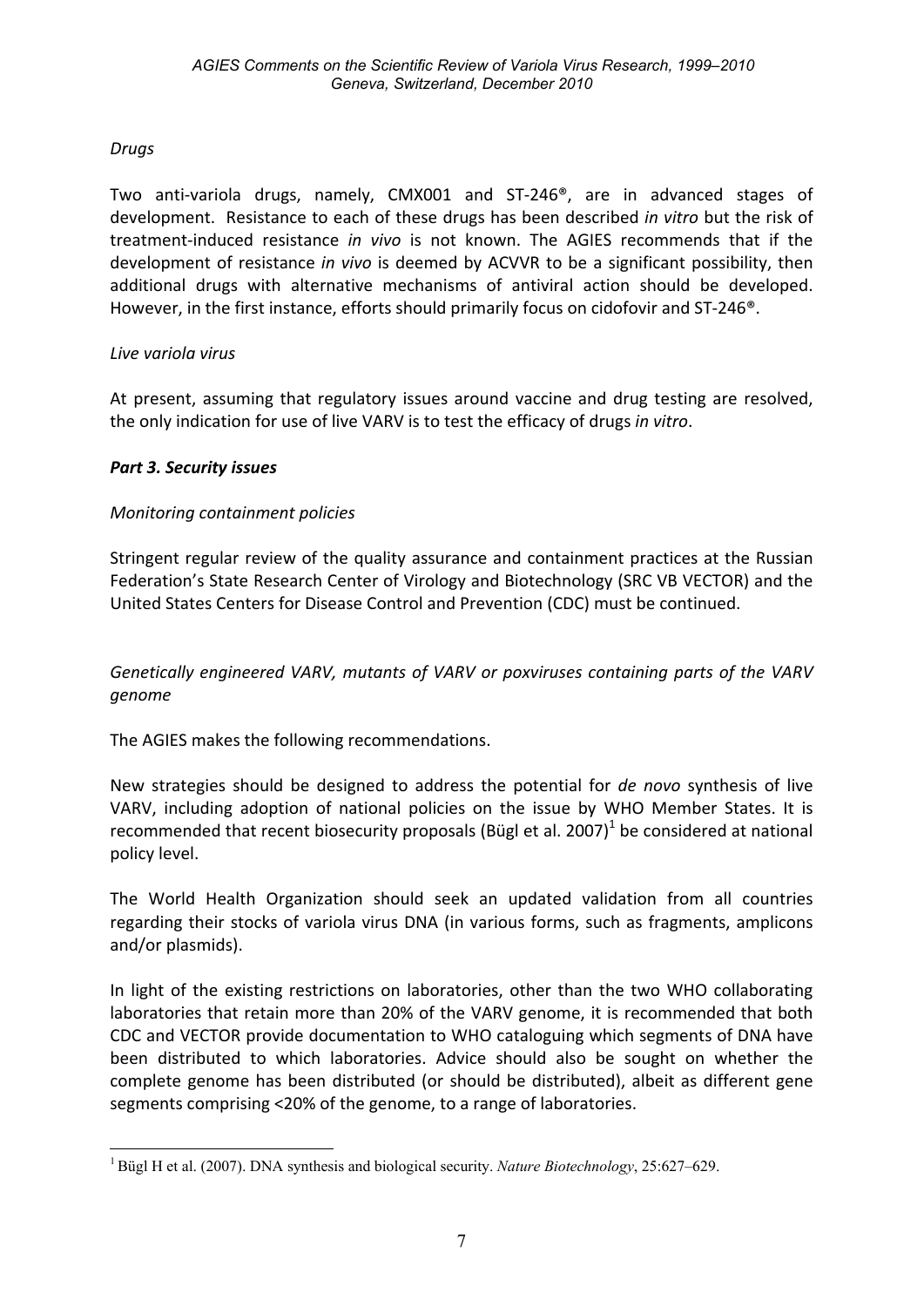*AGIES Comments on the Scientific Review of Variola Virus Research, 1999–2010 Geneva, Switzerland, December 2010*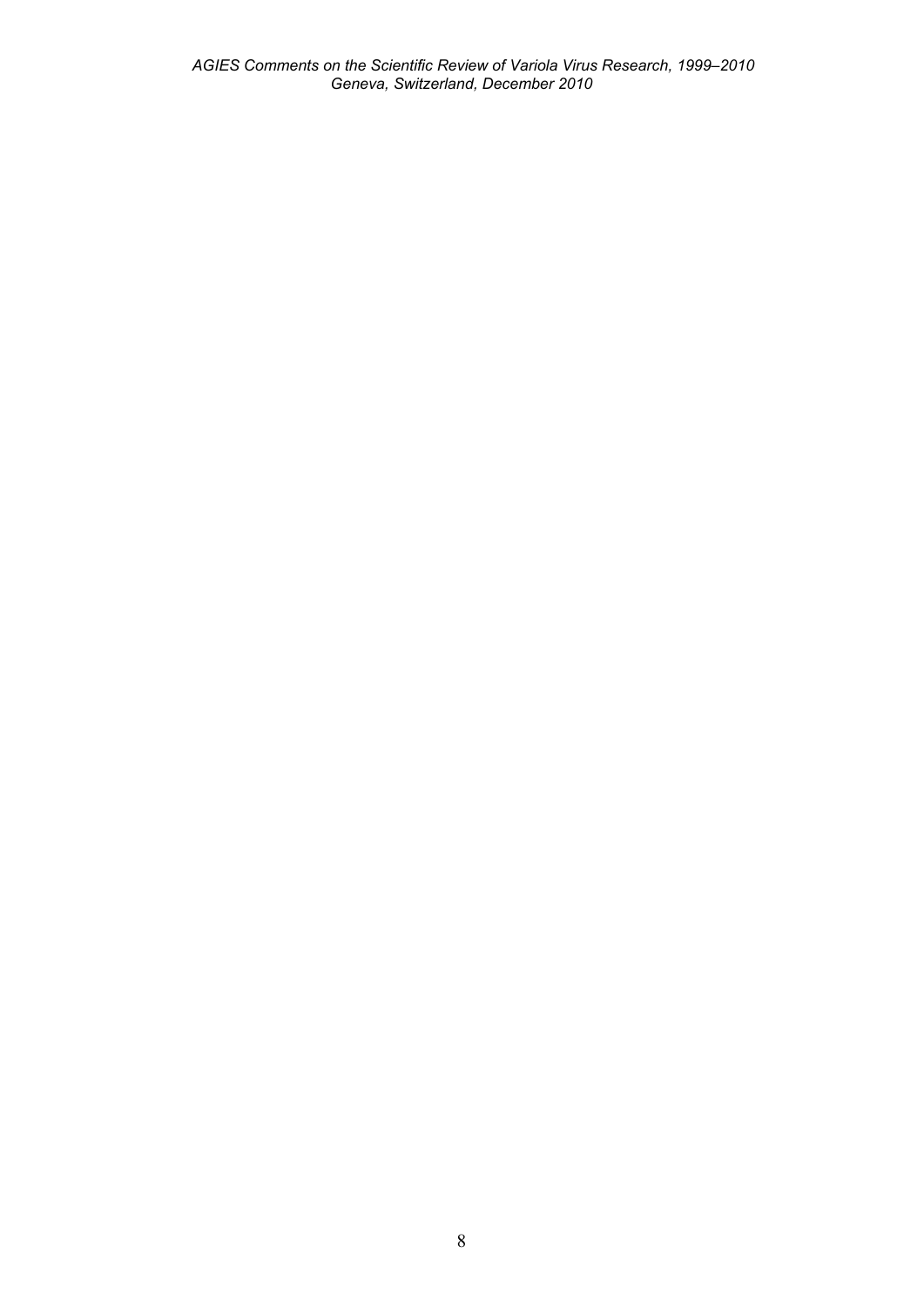# **PART 1. Review of results on smallpox research**

### *General comments*

Overall, the AGIES found the *Scientific review of variola virus research, 1999–2010* to be clearly written, comprehensive and to provide an accurate and up‐to‐date review of variola virus research, including the impact of regulatory restrictions on current and future research.

It was noted that specific recommendations were not given in the body of the Scientific Review. AGIES has been informed however that this was not the remit of the authors.

In this part, a summary of each chapter followed by specific comments is provided.

As would be expected, there is some overlap in the material presented, but the AGIES members note that in Chapters 2, 3 and 4 of the Scientific Review, there are discrepancies in the number of variola isolates that have been sequenced: varied numbers are given, including 45, 46, 49 and 50 isolates. These discrepant numbers may be related to the use of data from different time points, or of data from selected research groups. There is a need to update and clarify the correct number.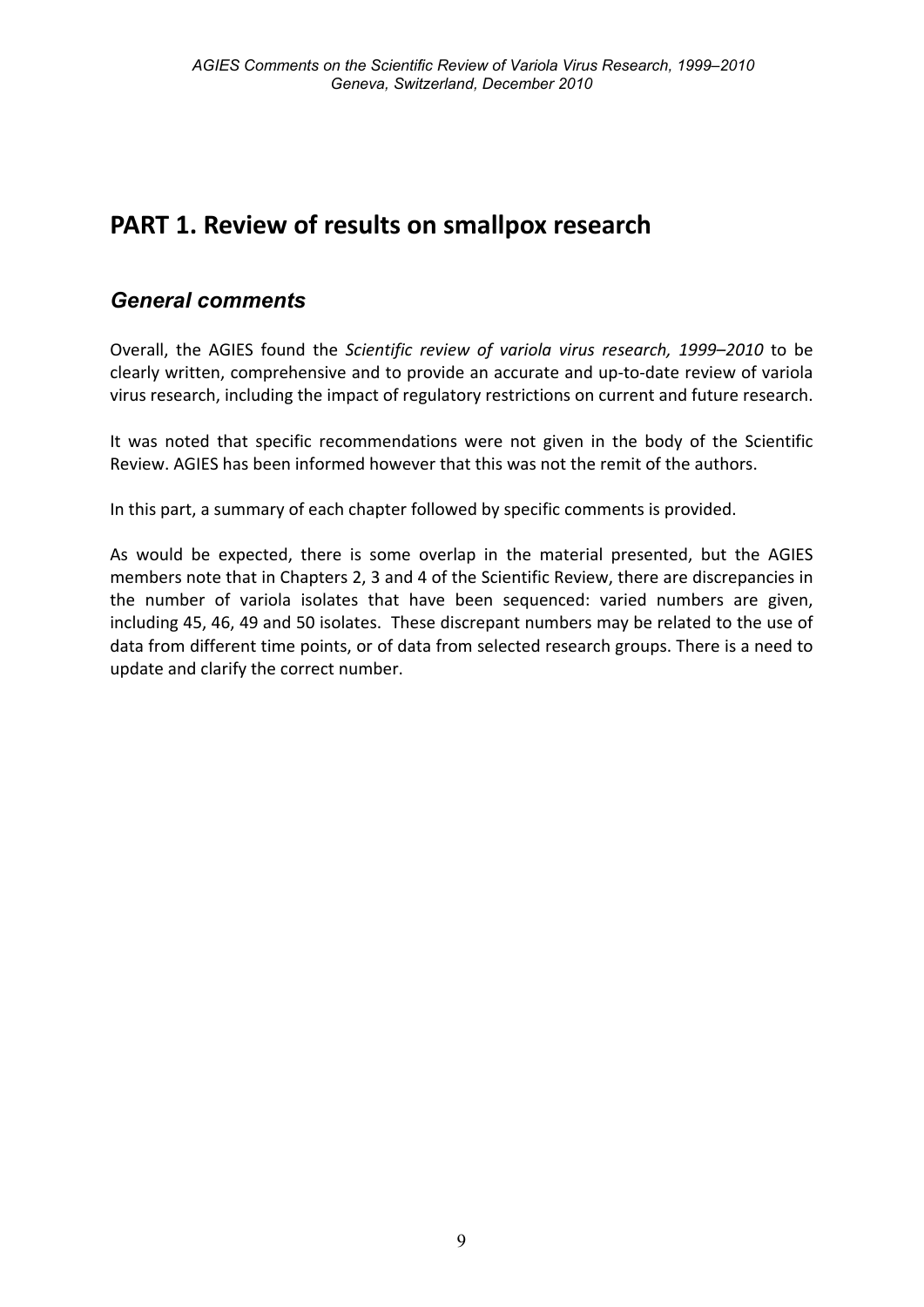## *Chapter 1. Smallpox vaccines*

#### **Summary**

This chapter recognizes the eradication of smallpox, accomplished in 1980 through a worldwide vaccination campaign using live vaccinia vaccines, as the greatest public health achievement in history. Since the eradication, however, world stability has been challenged by terrorism, and the threat of the use of smallpox as a bio‐weapon has become a possibility. This threat has been exacerbated since the cessation of vaccination against smallpox and because vaccination with live vaccine is contraindicated in a significant proportion of the world's susceptible population.

This chapter summarizes progress in vaccine development, starting with the vaccines used during eradication campaigns, such as those based on vaccinia virus (VACV) strains, such as the NYCBH Dryvax®, Lister‐Elstree or Tian‐Tan, which, though efficacious, were mostly produced on the skin of live animals, the use of which was associated with varying degrees of adverse events. In the interest of public health, the development of new, safe and efficacious vaccines is under way, with several potential vaccines at different levels of development. The chapter critically reviews the progress made in the research into smallpox vaccine development and advances approved by WHO between 1999 and 2010. Overall, it recognizes that vaccines based on the original vaccinia viruses (initially animal‐derived, then replication competent cell culture‐derived) provide adequate protection, but have inherent safety problems that must be overcome through development of new vaccines. Highly attenuated or genetically modified vaccines and subunit vaccines have the potential to reduce adverse effects, but their efficacy must be improved.

The development, clinical trials and plans for stockpiling of ACAM2000, a plaque-purified, live vaccine produced in tissue culture from vaccinia virus strain NYCBH, represents an advance for public health and emergency preparedness. However, concerns about severe adverse events – mainly cardiac complications – remain, and its suitability for use in children is untried and unknown. For those susceptible to these adverse events, immunoglobulin therapy may be useful. However, no trials on its use have been carried out. Among the cell culture‐derived vaccines with potential for improved safety are the highly attenuated vaccine candidates based on the vaccinia viruses MVA and LC16m8, which were generated upon serial passage in tissue culture.

Genetically engineered live vaccinia virus vaccines, and subunit vaccines that use selected vaccinia virus antigens, such as A33 and B5, are also mentioned as having improved safety. Data from animal models and limited studies in humans suggest that these are less immunogenic or protective than the live virus vaccines based on conventional firstgeneration, cell culture‐produced or tissue culture‐attenuated vaccinia viruses.

The Scientific Review alludes to the potential for post-exposure vaccination for therapeutic intervention, but data on this promising approach are still limited.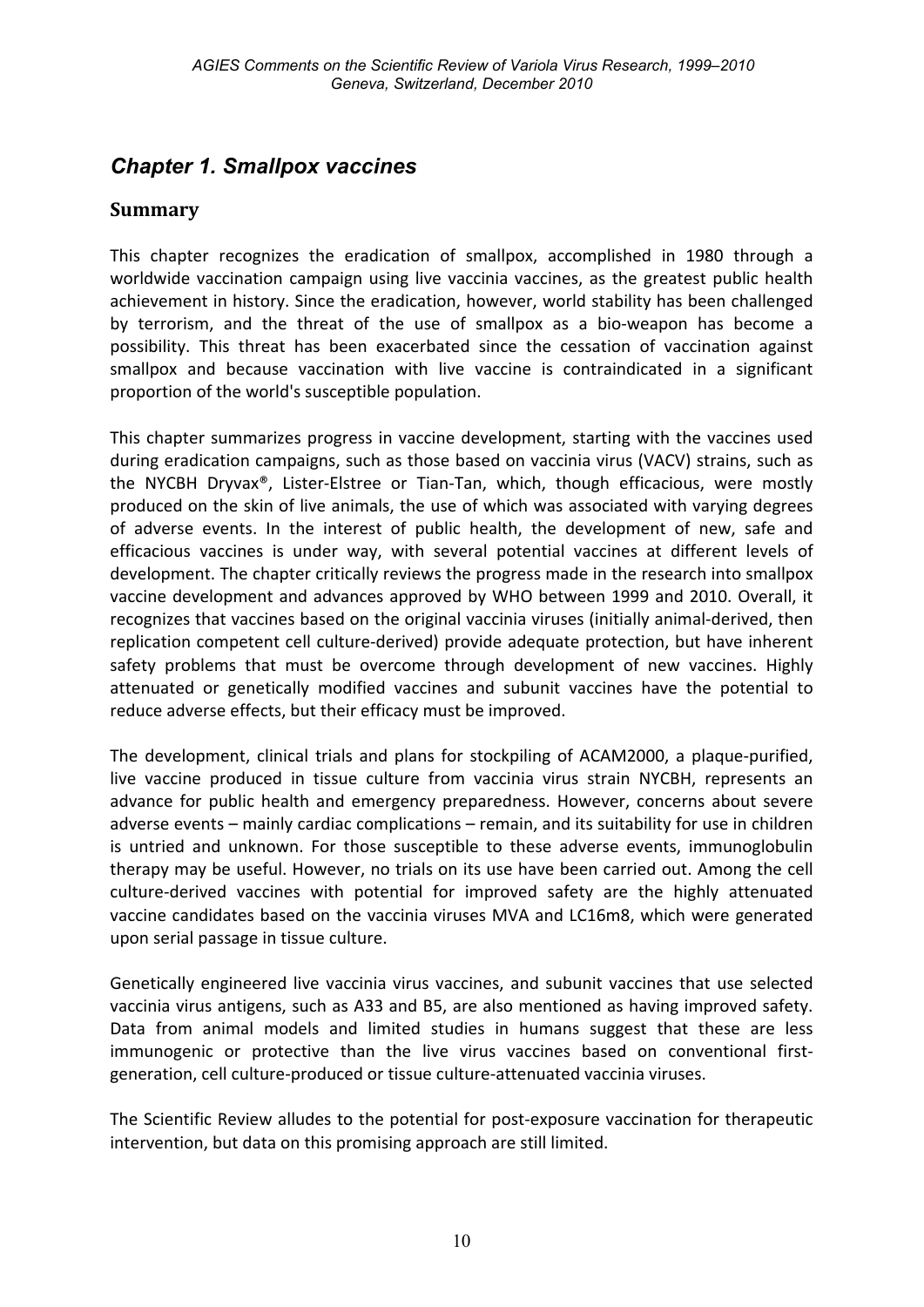### **Comments**

The literature reviewed covers vaccine development, describing the initial vaccinia vaccines; improvements in production and purification techniques to develop cell culture-derived vaccines; and the ongoing improvements in attenuated vaccines. The early vaccines were used largely to eradicate smallpox in the pre-1980 period, and thereafter only in at-risk groups in selected countries. Currently, the vaccines most likely to be available in an emergency response to a smallpox outbreak are live vaccines based on cell culture‐produced or cell culture‐produced and plaque‐purified, but fully replication competent, vaccinia viruses.

Information on the severe adverse complications of the early animal- and cell culturederived vaccinia virus vaccines, and the evoked protective immune response (both humoral and cellular), is reviewed, including adverse effects arising from the method of production of "first generation" vaccines. Cell culture‐derived vaccines have a better safety profile than the first generation of vaccines, but they remain fully replication competent and present challenges with regard to vaccine safety. The use of replication‐competent virus vaccine poses a particular concern because of the existence of large population groups with conditions that contraindicate the use of replicating vaccinia virus (such as human immunodeficiency virus (HIV) infection). Modern production methods (plaque purification and cell culture), improved sterility and purity, and reduced risk of contamination by adventitious agents have resulted in the development of genetically homogenous products, and large‐scale production is now possible. ACAM2000 is listed as one licensed vaccine in this category that is already approved.

Post‐exposure vaccination will be required for use in a smallpox outbreak, but additional work is necessary to validate this strategy. This subject was alluded to only briefly in this chapter, possibly due to the scarcity of information.

#### *Additional references*

Two very recent publications have been found on e-pub ahead of print; these were published after the report was submitted, and may be added to the references.

One of these is a useful review of the development of subunit vaccines for human use in orthopox virus infections:

Chapman JL et al. Animal models of *Orthopoxvirus* infection*. Veterinary Pathology,* 2010, 47:852–870.

The other paper relates to monkeypox virus (MPXV) challenge:

Buchman GW et al. A protein‐based smallpox vaccine protects non‐human primates from a lethal monkeypox virus challenge. *Vaccine,* 2010, 28:6627–6636*.*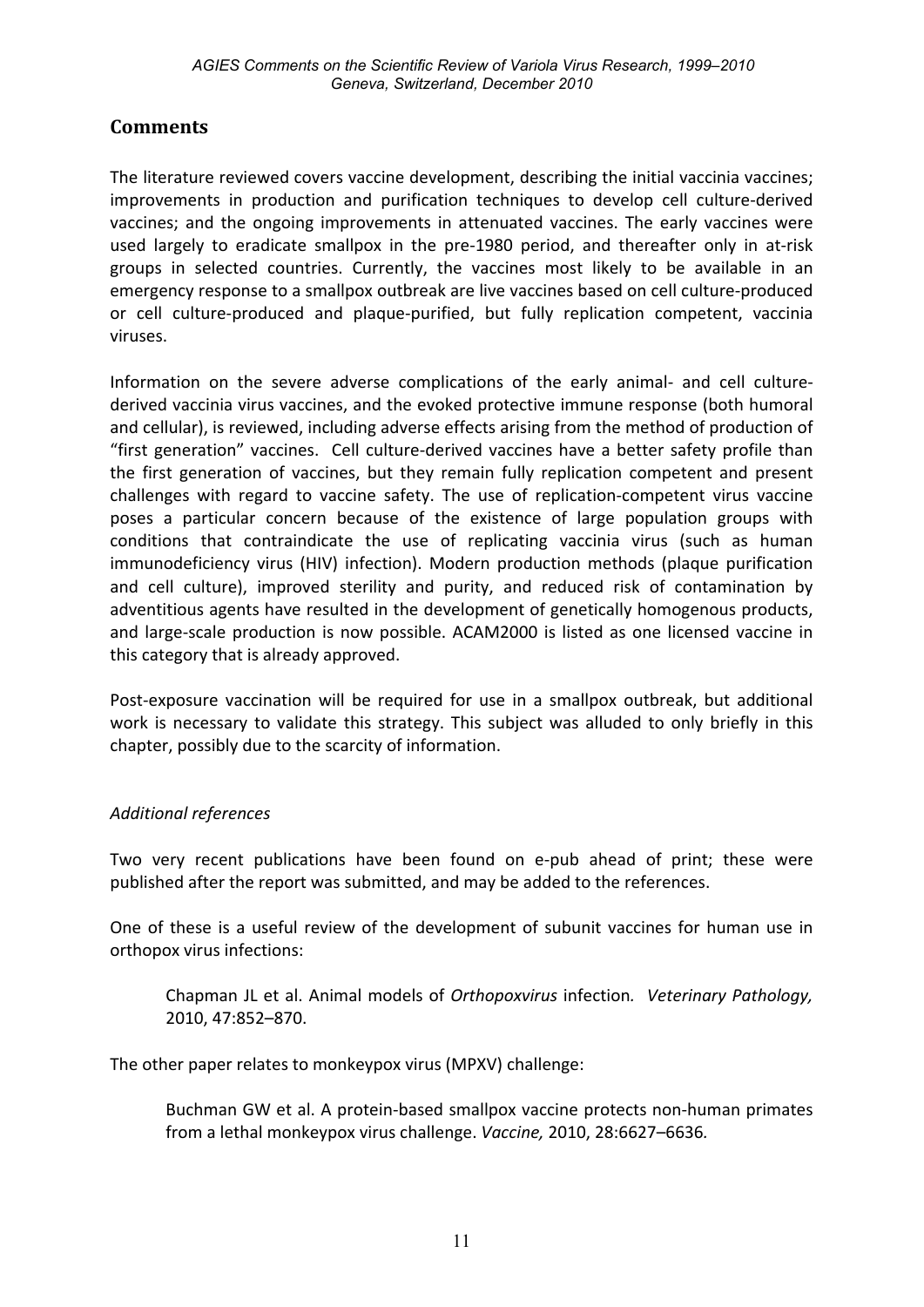# *Chapter 2. Laboratory diagnostics for smallpox (variola virus)*

#### **Summary**

This chapter reviews the available methods for diagnosis of infection with variola virus, the causative agent of smallpox. Despite the eradication of smallpox, methods to diagnose this infection are needed in view of the potential bio-warfare or bio-terrorism uses of this agent, and the serious consequences of this infection.

Clinical diagnosis of smallpox was once considered easy, though distinction from other exanthematous illnesses can sometimes pose a problem. With disease eradication, such distinction is likely to be difficult, since most contemporary physicians have no prior experience with such diagnosis.

Specimens used for diagnosis of VARV include scabs, fluid and overlying skin from skin vesicles, touch preparations from opened lesions (on glass slides, electron microscope grids or filter paper), and skin biopsy. Blood and throat swabs may be useful during the early phase of infection. Serum (preferably paired early and convalescent specimens) is used for antibody‐based diagnostics. Specimen collection and transport procedures are well described.

The tests for detection of VARV infection fall into four categories:

- 1. detection of virus;
- 2. detection of viral nucleic acid;
- 3. detection of anti‐VARV antibodies (serologic assays);
- 4. detection of viral protein.

Of these, nucleic acid detection strategies have made the most progress in recent years. In comparison, progress in diagnostics based on detection of the virus itself, specific antibodies, and viral proteins has been relatively limited.

#### *Virus isolation and culture techniques*

These techniques include electron microscopy (EM) and virus isolation. Both are limited by the fact that they cannot be undertaken outside the only two laboratories in the world that are equipped to handle live VARV specimens.

Electron microscopy can distinguish poxviruses (including VARV, related orthopoxviruses (OPVs) and other non‐parapox viruses) from herpesviruses (which cause exanthematous diseases from which smallpox needs to be distinguished), based on their typical morphology. In addition, results can be obtained rapidly. However, VARV cannot be distinguished from other orthopoxviruses by electron microscopy and the method is insensitive, requiring high concentrations of VARV for detection.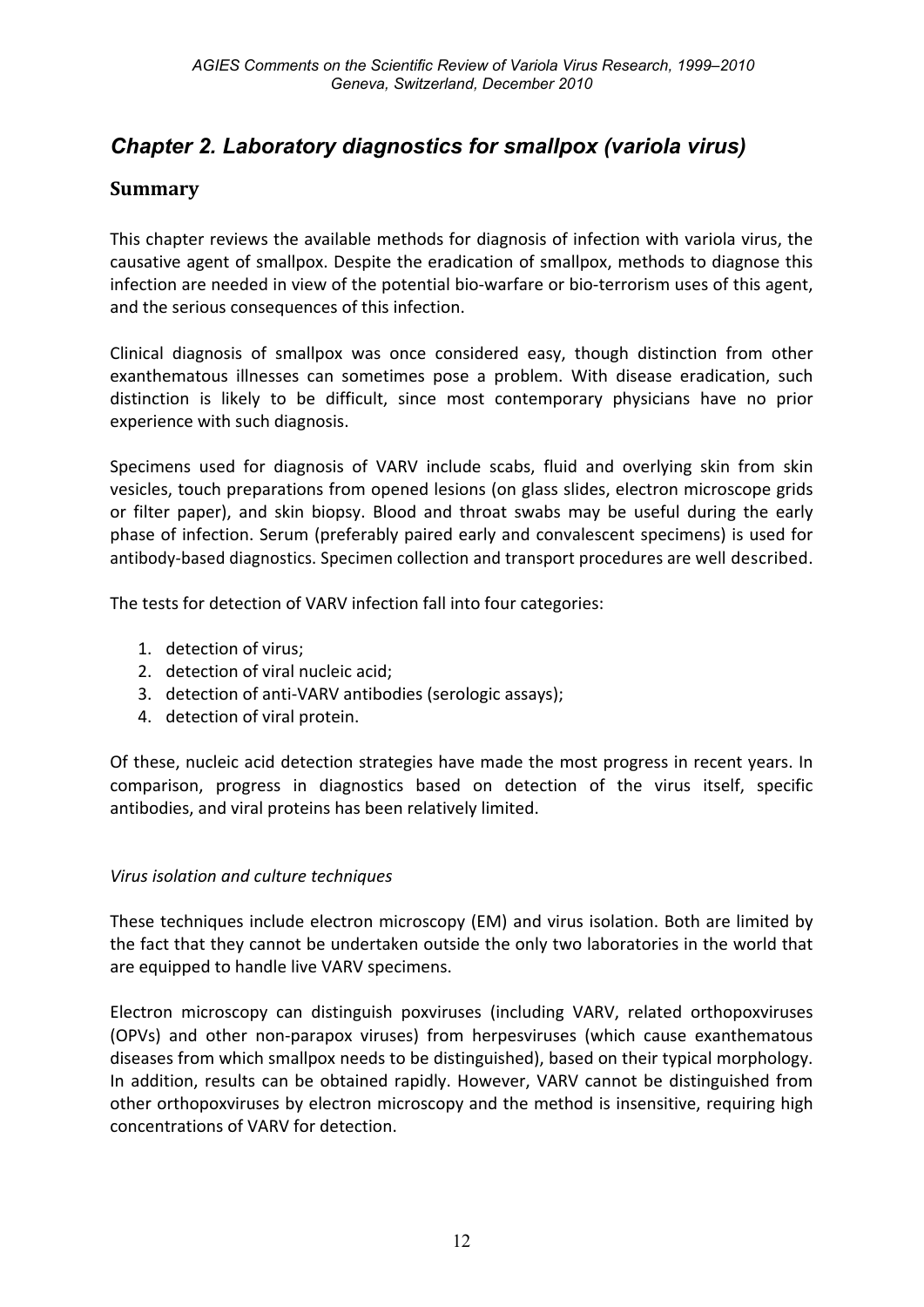Virus isolation can be done using either the chorioallantoic membrane of chicken eggs, or one of several cell lines, with the appearance of typical cytopathic effect. Limited availability of laboratories where this can be safely done limits the application of this procedure, despite its advantages of being a gold standard method and providing live virus for further studies.

#### *Nucleic acid based diagnostics*

Several techniques have been tried for detection of VARV in clinical specimens, including restriction‐fragment length polymorphism (RFLP), polymerase chain reaction (PCR), PCR‐ RFLP, real-time PCR, sequencing of nucleic acids, and microarray platforms. With advances in technology, newer methods that are better suited to automation, like real‐time PCR, sequencing and microarray chips, are increasingly being tested. These reflect the techniques most likely to be used for diagnostic purposes. Nucleic acid techniques, however, cannot distinguish between viable and non‐viable virus.

Simple RFLP techniques, though useful in differentiating VARV from other orthopoxviruses, and in distinguishing various isolates of VARV, require large quantities of viral DNA and hence prior viral culture. This, combined with the increasing ease in use of newer techniques like sequencing, suggests that RFLP will soon become redundant.

The available PCR and PCR‐RFLP techniques, including multiplex PCR, can differentiate between VARV and other orthopoxviruses to some degree. However, these techniques are somewhat limited by genetic heterogeneity in orthopoxviruses, and carry the risk of falsepositive results because of laboratory contamination.

Several real-time PCR techniques for detection of VARV have been developed. These techniques are rapid, highly sensitive and specific, and easy to automate. These techniques use cloned or synthetic VARV DNA fragments as positive controls, and appear to distinguish VARV from other poxviruses with ease. Furthermore, these are less prone to false‐positive results when compared to the usual PCR techniques. Recent developments, like portable real-time PCR machines and lyophilized reagents, make these techniques particularly attractive for use in VARV diagnostics in field situations. Multiple tests based on different parts of the viral genome can be used to increase the specificity further.

Oligonucleotide microarrays for the detection of VARV contain several DNA probes specific for VARV and other orthopoxvirus species (and possibly for other agents, like herpesviruses, that may mimic smallpox clinically), immobilized on either three-dimensional polyacrylamide‐gel chips or glass slides. These methods are robust, quick, and suitable for high throughput. They have been shown to be highly reliable.

Sequencing of amplified PCR products has been used to distinguish between VARV and other related viral species. This technique can also allow tracing of the origin of various virus strains.

These assays for viral nucleic acids generally use cloned or synthetic variola virus DNA fragments of up to 500 bases in length as primers/probes and positive controls, which is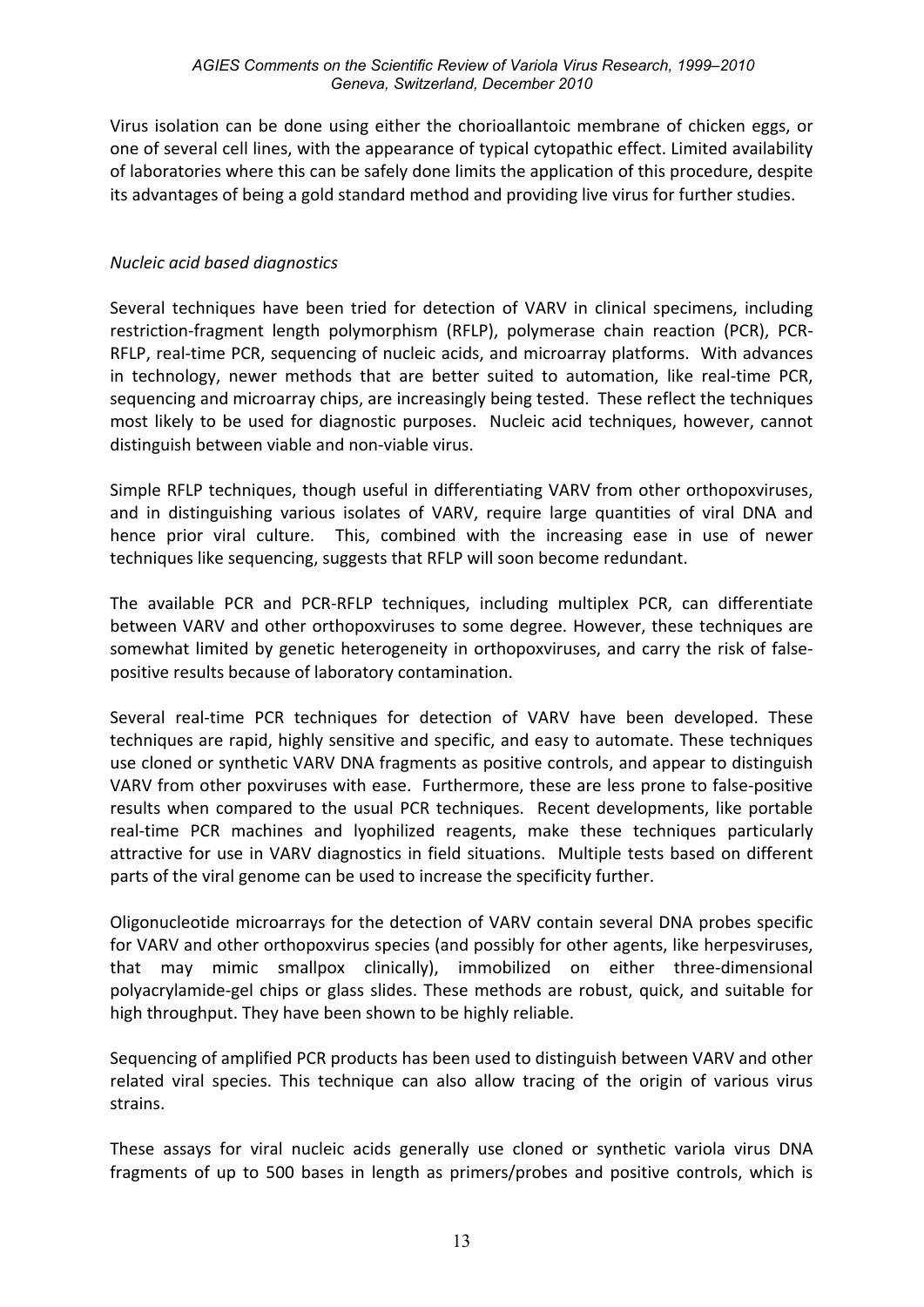within the upper limit on the length of variola virus genomic fragments that can be used in laboratories without special facilities, and do not need live variola virus.

All the available tests are limited by the fact that they are research-based. One of the assays is available commercially, but only for research, and not for diagnostic purposes. However, none of the assays has yet attained regulatory approval, and this limits the use of these tests for any future widespread diagnostic use.

#### *Protein‐based assays*

One antigen capture assay is available for detection of orthopoxviruses. It uses polyclonal antibodies to detect virion structures. The assay has not been characterized well, but may be of interest for field use. A haemagglutination and haemadsorption inhibition assay used in the pre-eradication era needs further evaluation. The specificity of these assays in distinguishing between infection with VARV and with other orthopoxviruses may be limited.

#### *Serological assays for anti‐VARV antibody*

These tests may be useful when clinical specimens suitable for detection of virus or viral components are not available, to determine whether a person is positive for IgM anti‐VARV antibodies and hence has had recent exposure to an orthopoxvirus. Though several serological assays for orthopoxvirus infection are available, these are not specific for particular virus species. Cell-mediated immune responses currently appear to be of little use for diagnosis of VARV infection.

#### **Comments**

The information provided in the chapter is complete and provides an accurate summary of the knowledge in the area of VARV diagnostics. None of the laboratory diagnostic tests for variola virus infection needs the use of live variola virus.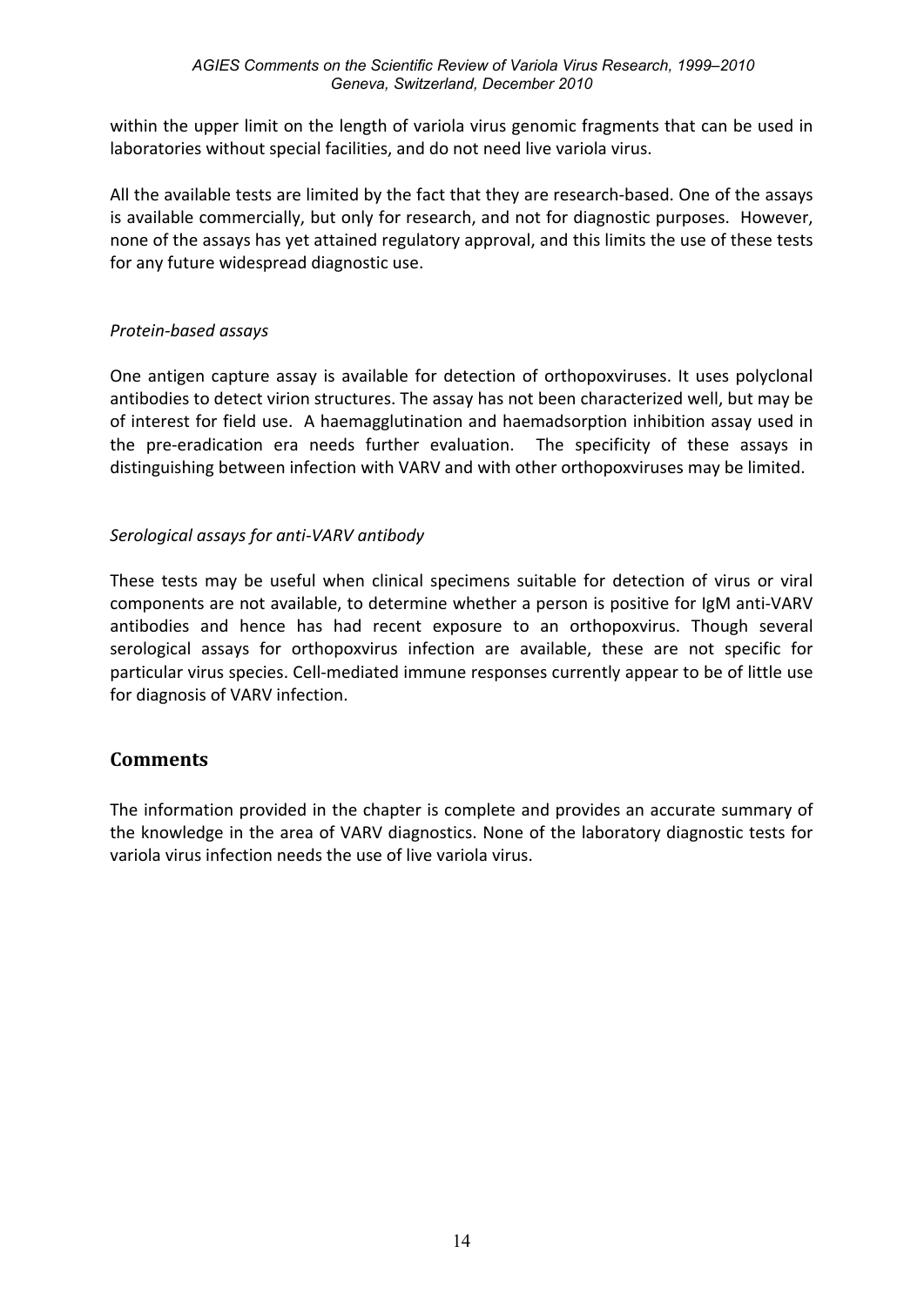# *Chapter 3. Variola genomics*

#### **Summary**

#### *The variola virus genome*

Technological advances in DNA sequencing and bioinformatics have had a direct impact on the ability to obtain genomic sequencing, and the speed and accuracy with which this can be done, leading to almost complete genetic sequence information on 49 VARV isolates. According to the authors, this sequence information is available in public databases. $1$  Since none of the currently available sequenced VARV genomes include the terminal native hairpin sequences, a truly complete sequence is not (yet) available.

The United States Centers for Disease Control and Prevention (CDC) and the Russian Federation State Research Centre of Virology and Biotechnology (SRC VB VECTOR), currently hold about 550 VARV isolates that have not been sequenced. The value of sequencing additional isolates is, however, uncertain.

Like all poxviruses, the VARV genome consists of double-stranded DNA (~185 kb), with hairpin termini and terminal inverted repeat (TIR) sequences. All the deduced VARV genomes contain approximately 200 open reading frames (ORFs). In contrast to most other poxviruses, the TIR sequences of VARV do not encode any viral proteins. The central region of the VARV genome contains about 90 highly conserved poxvirus genes, which are essential for genomic replication, gene expression and virus assembly. Genes responsible for biological properties of VARV, such as virulence, immune response determinants and disease pathogenesis, appear to be located near the genomic termini. Based on the high rate of similarity between gene sequences of VARV and other OPVs, the VARV strains can be expected to show sensitivity to drugs that are active against other OPVs, such as ST-246<sup>®</sup> and a cidofovir derivative, i.e. CMX001. Several proteins of VARV have been studied, and some of them were found to interact with specific elements of the human immune system, and various signalling pathways.

#### *Variola evolution*

1

Based on genome sequencing, several distinctive groups of VARV have been identified. One group includes variola major, from Asia, with isolates from Africa; other groups consist of variola minor, from South America and western Africa. It has been estimated that VARV diverged from an ancestral poxvirus, probably from rodents in Africa, between 16 000 and 68 000 years ago. It was calculated that the average rate of mutation of VARV virus is about  $10^{-6}$  nucleotide substitutions per site per year. By this measurement, VARV started its independent evolution about 3400 ( $\pm$  800) years ago.

 $1$  at http://www.poxvirus.org and http://www.ncbi.nlm.nih.gov/GenBank, last accessed November 2010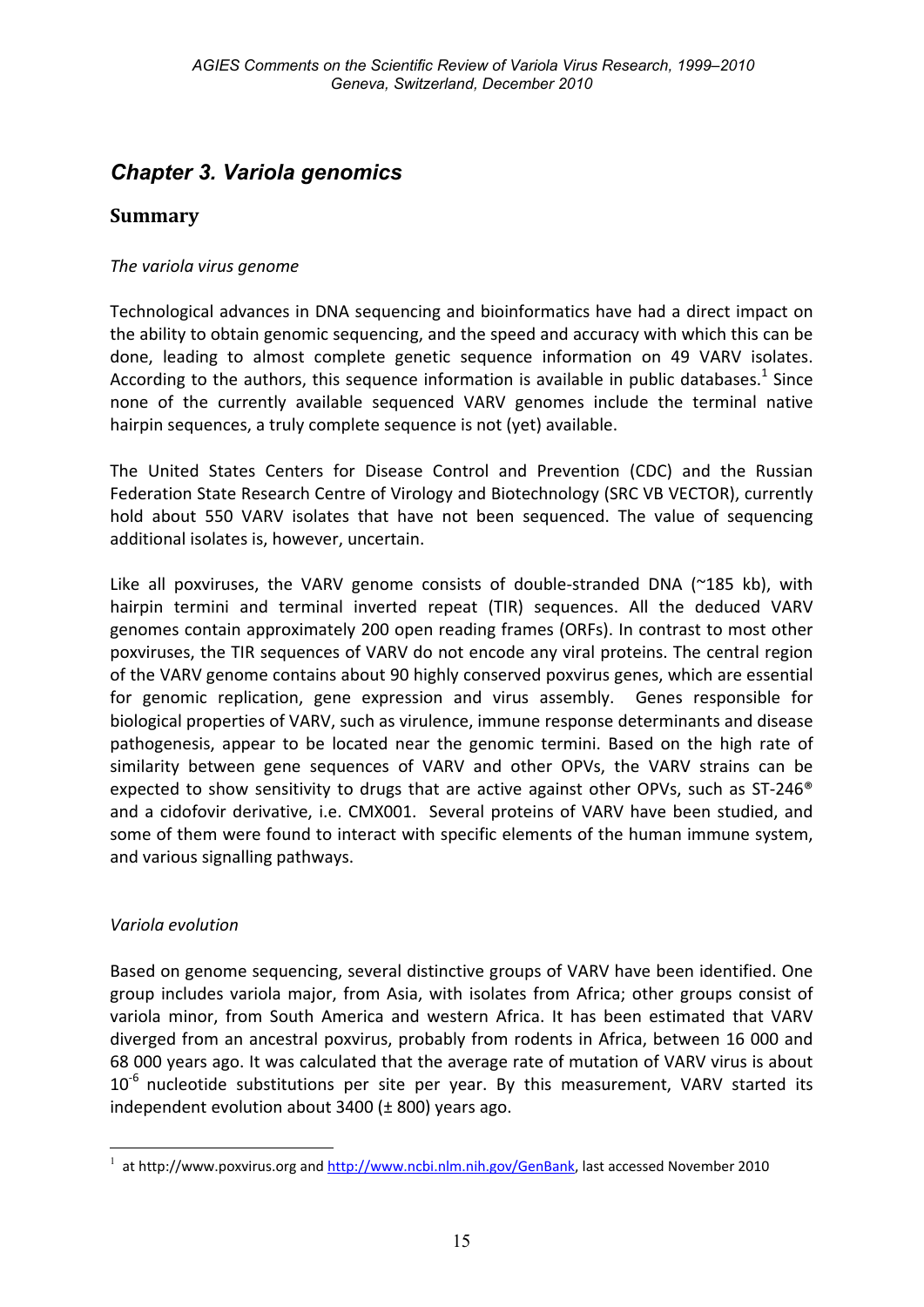The original ancestor of OPVs remains unknown, but was possibly related to current strains of cowpox virus (CPXV). It remains unknown whether it was variola major or variola minor that appeared first in human populations, but it is clear that these strains were diverging from each other by the time smallpox was eradicated.

#### *Poxvirus genome technologies*

Recent expansion in technologies for DNA sequencing, cloning and gene synthesis now allow *de novo* synthesis of the entire VARV genome and creation of a live virus, using only publicly available sequence information. The estimated cost of synthesizing all the clones necessary to make up the complete VARV may be less than US\$ 200 000, and this is likely to drop in the future.

Alternative methods could also be used to generate intact VARV or VARV‐like viruses: for example, recombinant OPVs. Such recombinant viruses represent a potential hazard as they would be much easier to assemble or generate than wild‐type VARV.

#### *Guidelines for variola virus genomes*

Currently, VARV containment strategies include the stipulation that no laboratory other than the two relevant WHO collaborating centres be permitted to retain more than 20% of the VARV genome. In addition, any manipulation of VARV DNA must be geographically isolated from work involving the propagation of other poxviruses. These strategies remain relevant. However, new additional strategies, including the adoption of national policies, need to be designed to address the potential for *de novo* synthesis of live VARV.

#### **Comments**

It would be useful, for ease of consideration by the WHO Advisory Committee on Variola Virus Research for the original authors to table the principal uses of genome sequence information, and comment whether additional genomic sequencing is desirable for each of these uses (e.g. for studies of relationships of VARV to other poxviruses, for diagnostic purposes, for study of virus‐host interactions, for identification of new drug targets, and for vaccine development). At this point, the authors only question the potential additional benefit from the perspective of a study of viral evolution.

The authors may want to comment on whether further sequencing of the terminal ends of variola virus genome is desirable and/or feasible.

The risk that a recombinant VARV might be synthesized with resistance to drugs such as ST‐ 246® and CMX001 should be discussed.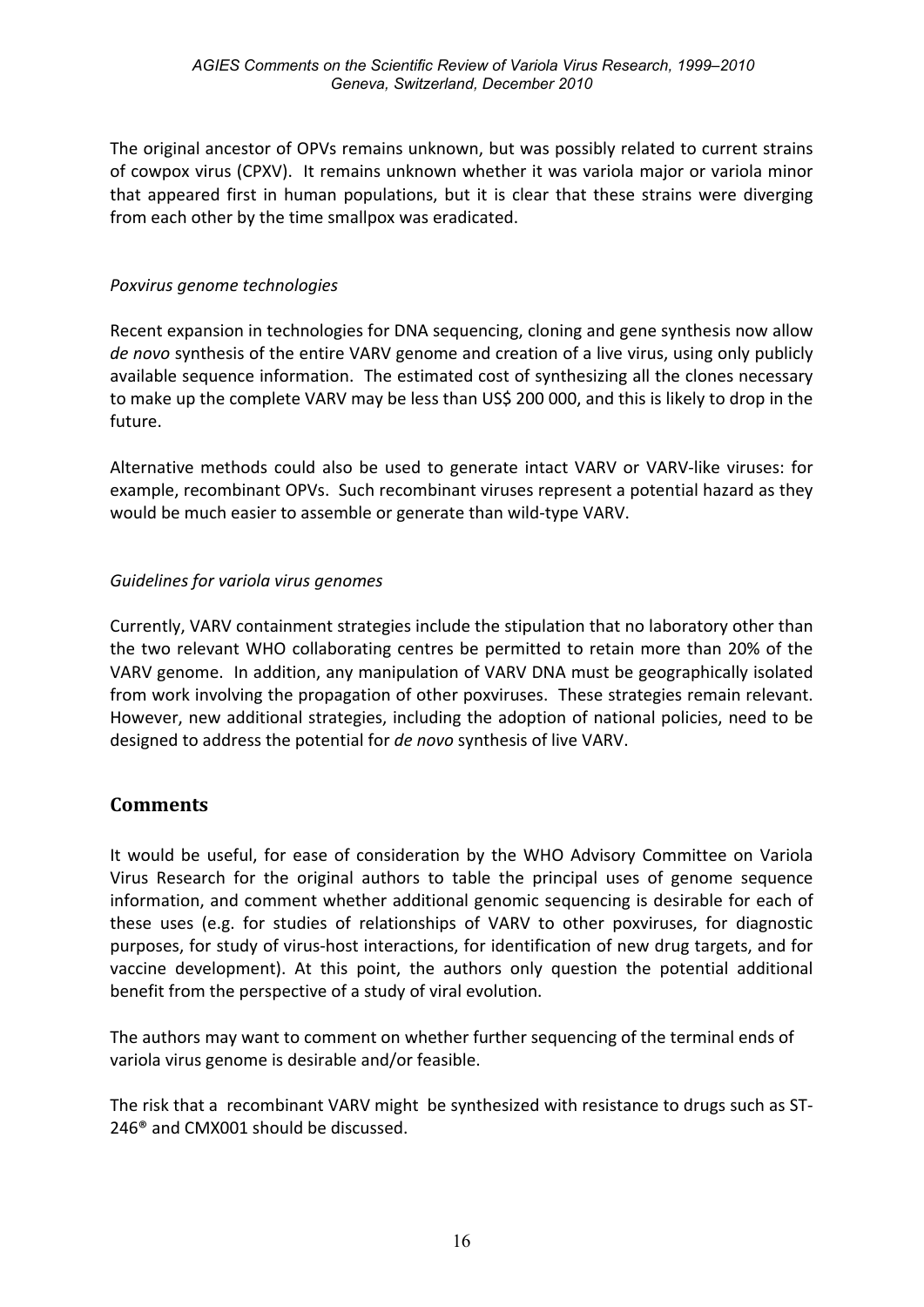The authors present opposing arguments regarding further sequencing of additional VARV isolates currently held at CDC and SRC VB VECTOR. On the one hand, they indicate that additional sequencing would enable recognition of more genetic variation between isolates and might lead to the discovery of new and additional interactions with the host. On the other hand, they question the value of further sequencing in light of the development of vaccines and drugs. After considering all the comments, AGIES is of the opinion that further sequencing is not indicated from a public health perspective.

It is suggested that the authors provide a listing or table of the 49 variola isolates from which near complete genome information is available ( noting however that this number may actually be 50, as indicated elsewhere in the Scientific Review document), and link these to the information provided in Chapter 4. In addition, it would be interesting to depict graphically the relationship of several distinctive groups of VARV – either as three distinct clades, or as two major clades with one containing two subgroups – using phylogenetic trees. The reference for this obvious difference, based on the method of analysis, should be indicated clearly in the document (Esposito et al. 2006)<sup>1</sup>.

In the *Variola genomics* chapter, 'Variola evolution' section, first paragraph of the section, the citation (Gubser et al., 2004)<sup>2</sup> should be mentioned in the text for the conserved poxvirus genes that are believed to encode for the essential elements in the viral genome.

In the *Variola genomics* chapter, 'Variola evolution' section, third paragraph of the section, last sentence, a reference should be provided clearly for the statement that the VARV strains were in the process of divergent evolution at the time of eradication of smallpox.

A search of the public databases in GenBank $3$  showed that sequence information on VARV is indeed available in the public domain. To what extent these sequences are complete, could not be verified.

1

<sup>&</sup>lt;sup>1</sup>Esposito JJ et al. (2006). Genome sequence diversity and clues to the evolution of variola (smallpox) virus.

*Science*, 313:807–812. 2 Gubser C et al. (2004). Poxvirus genomes: a phylogenetic analysis. *The Journal of General Virology*, 85:105– 117.

<sup>&</sup>lt;sup>3</sup> at http://www.ncbi.nlm.nih.gov/GenBank, last accessed November 2010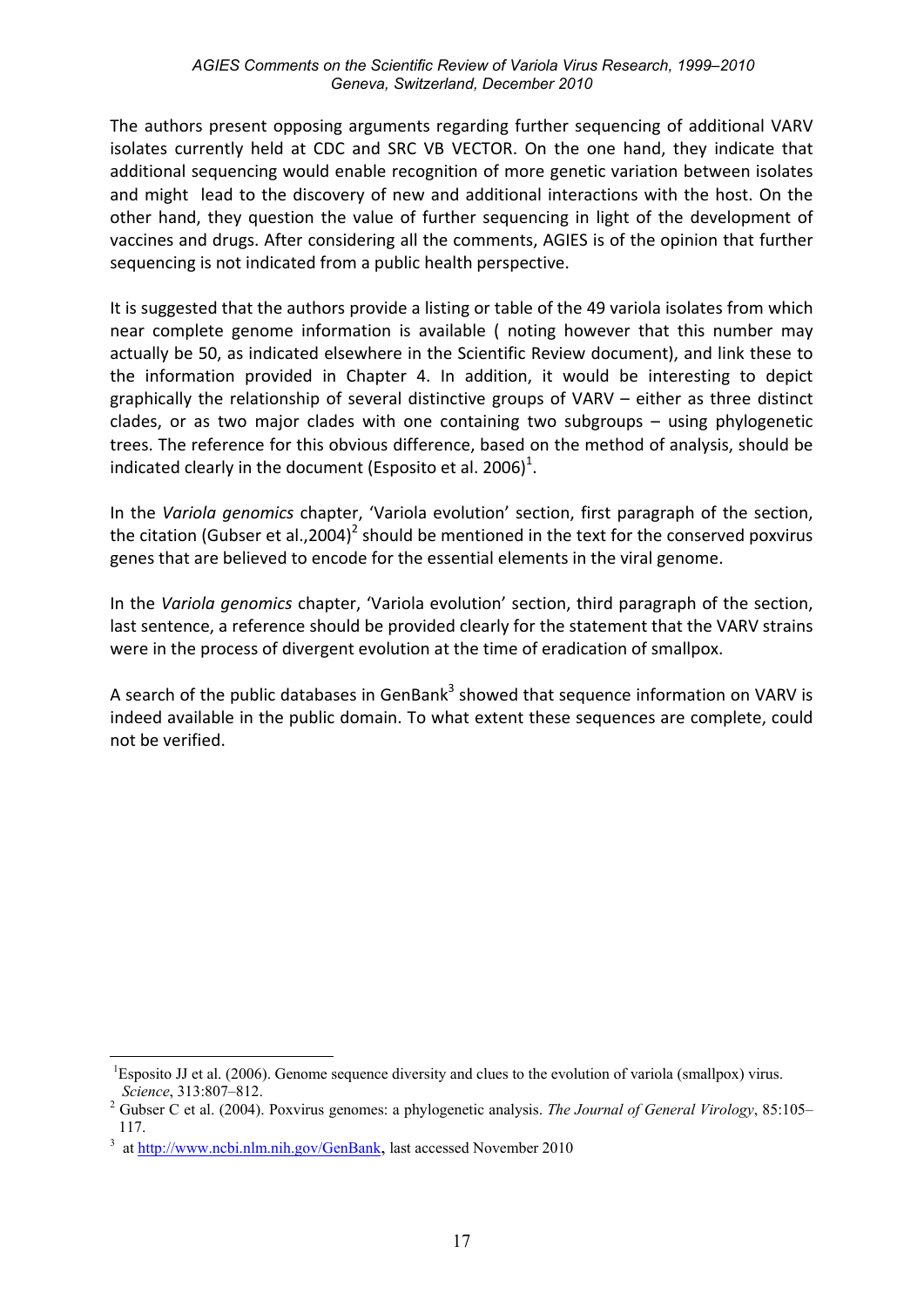### *Chapter 4. Status of WHO collaborating centre repositories of variola virus and nucleic acid*

#### **Summary**

1

This chapter outlines the history to date of self‐reported holdings of stocks of variola virus and variola DNA in the post-smallpox eradication era, and documents the material held in the two designated repositories, both of which are WHO collaborating centres.

These repositories are located at the Centers for Disease Control and Prevention (CDC) in Atlanta, Georgia, United States of America; and the Russian Federation State Research Centre of Virology and Biotechnology (SRC VB VECTOR) in Koltsovo, Novosibirsk Region, Russian Federation.

The recommendation of 1986 of the WHO Committee on Orthopoxviral Infections is that all collections of VARV strains and their genomic DNAs ultimately be destroyed. However, it is noted that genetic material must be conserved in a reliable and biologically safe form. Currently this is as genomic DNA, amplicon collections, and in recombinant plasmids. Storage as recombinant plasmids overcomes two issues with amplicon collections, namely: (1) the potential risk of DNA degradation during long‐term storage; and (2) the need to retain genomic DNA in order to maintain a full‐size collection of amplicons (in the Scientific Review, Chapter 4, Section 4.2. 2.

In line with the most recent update of the WHO Recommendations<sup>1</sup> concerning the distribution, handling and synthesis of variola virus DNA, the two laboratories that house these repositories may distribute variola virus DNA fragments (not exceeding 20% of the total viral genome) to requesting scientists, provided both parties adhere to the WHO Recommendations obtainable from the WHO web site. The two laboratories that house repositories are required to provide WHO with annual written and verbal reports regarding the use of live variola virus and the status of the repositories.

In 2010, the SRC VB VECTOR laboratory collection contains 120 strains of VARV, 32 of which contain viable virus (in the Scientific Review, Chapter 4, Section 4.2.1). Genetic material is stored as genomic DNA (199 vials; material from 39 different VARV strains); collections of amplicons each corresponding to one VARV strain (1446 vials; 17 collections each in three repeating sets); and collections of recombinant plasmids (3795 vials; 16 collections; stored as three repeating sets).

In 2010, the CDC laboratory collection contains 451 isolates or clinical specimens (scabs). The provenance of 213 of these is unknown. Forty-six epidemiologically similar strains,

<sup>&</sup>lt;sup>1</sup> WHO Recommendations concerning the distribution, handling and synthesis of Variola virus DNA, May 2008 available at http://www.who.int/csr/disease/smallpox/SummaryrecommendationsMay08.pdf , last accessed, November 2010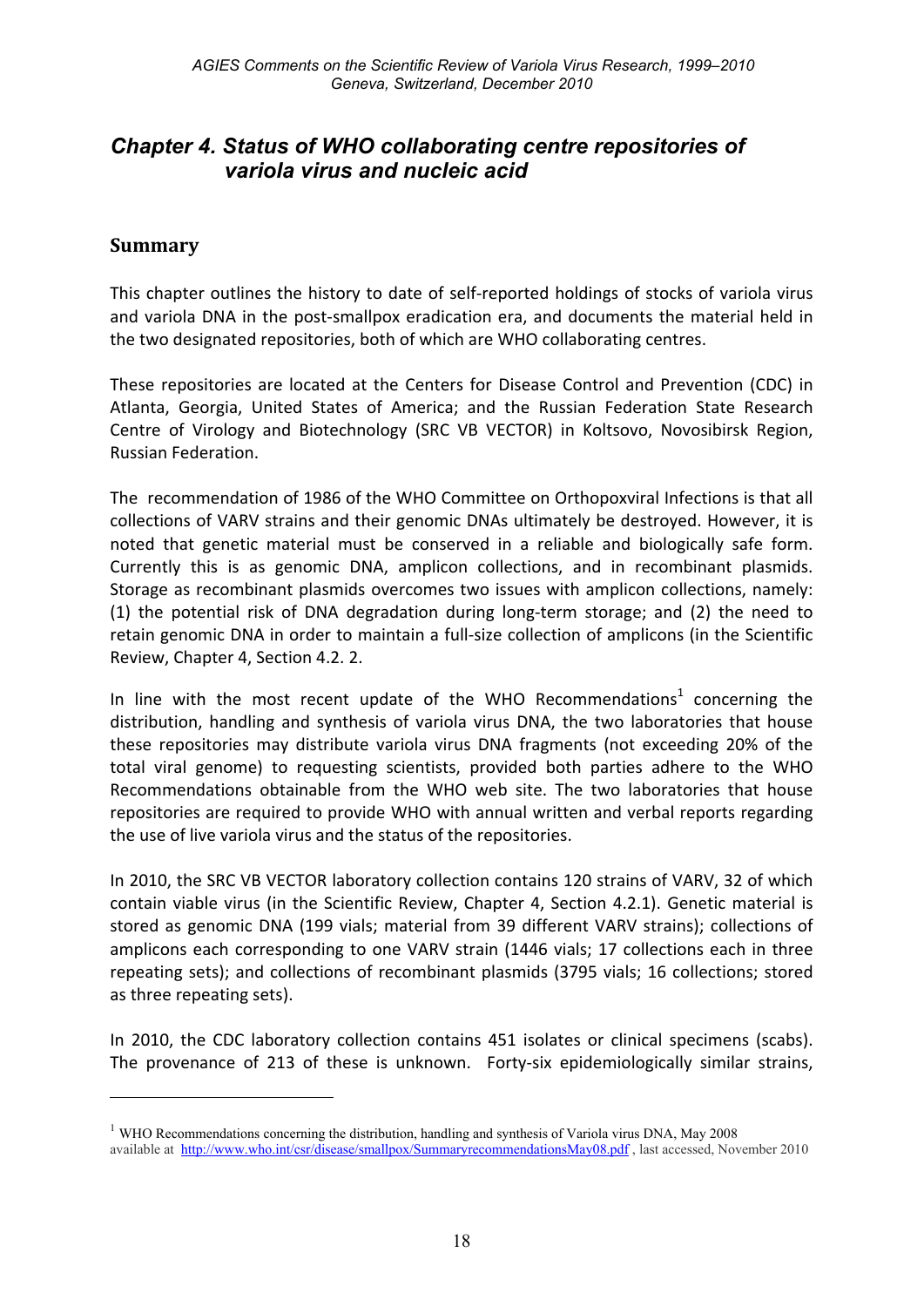differing in terms of time and place, and representing the range of virus diversity, underwent full genome sequencing and are stored in this repository; three of these strains were used to create amplicon (309 vials) and plasmid (875 vials) collections.

This chapter also provides a table of external investigators provided with specified virus genome fragments (2003–2008) from the CDC laboratory.

#### **Comments**

The respective formats of the information presented by CDC and SRC VB VECTOR differs principally in the provision of information by CDC about external investigators to whom DNA has been released for experimental purposes. This information is useful in the overall context of the report. It is recommended that SRC VB VECTOR provide similar information as part of the Scientific Review, i.e. that SRC VB VECTOR document the provision of VARV material to other research institutions.

#### *SRC VB VECTOR*

It is noted that 32 of the 120 strains of variola virus at SRC VB VECTOR are viable (the Scientific Review, Chapter 4, Part 1, Section 4.2.1). Of the 59 strains summarized in Table 4.2, it appears that freeze-dried stocks (n=25) remained viable, but frozen chorioallantoic membrane stocks (n=19) and one CAM homogenate (#57, no indication of whether it was stored frozen) did not, and that seven out of 14 clinical samples (scabs) contained viable virus (the method of storage was not stated). It is recommended that the need for continuing storage of non‐viable samples and material be assessed, and that, if necessary, the overall storage and preservation conditions be optimized and/or standardized to prevent further loss of material.

Full-genome sequences of 39 variola strains (32 viable and 6 non-viable isolates listed in Table 4.2, and an additional strain, Ind‐70, not listed in Table 4.2) are stored. Seventeen viable variola strains are stored in the amplicon repository; 14 (plus two additional to strains in Table 4.2) are stored in the recombinant plasmid repository. DNA from 9 strains is present in both the amplicon and recombinant plasmid repositories. These belong to two epidemiological types isolated from different geographical regions (the Scientific Review, Chapter 4, Section 4.2.2,)

#### *Centers for Disease Control and Prevention*

The CDC amplicon repository contains DNA from one strain in the full genome repository, and from two not in the repository; the plasmid repository contains DNA from five strains in the full genome repository, and from one not in the repository.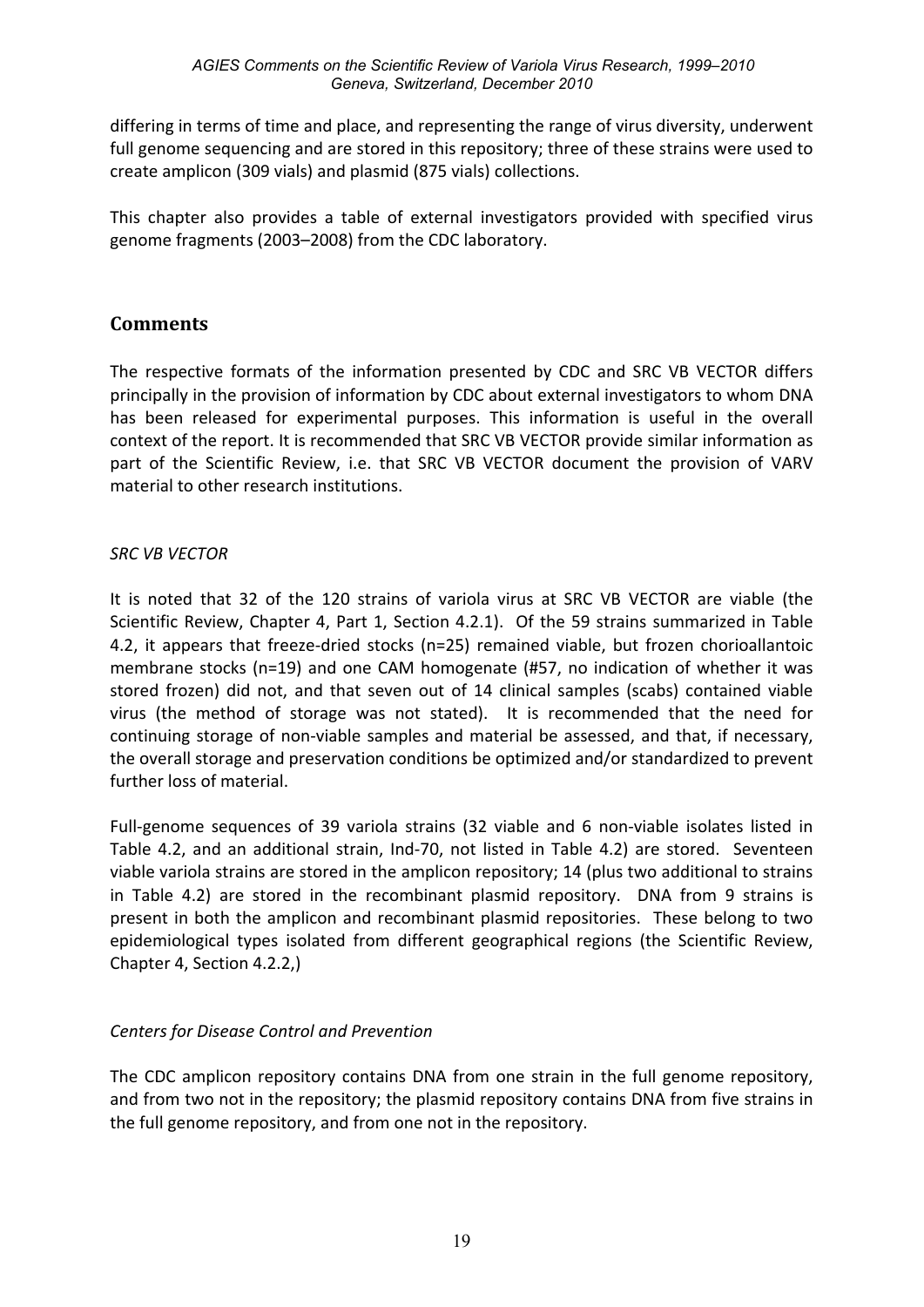#### **Questions raised by this information**

Does either laboratory have evidence of the state of the DNA (i.e. whether degradation is occurring) in their amplicon repositories?

How many strains of variola should be represented in the amplicon and plasmid repositories ?

Stocks of non-infective variola DNA fragments have been retained in South Africa. In the version of November 2010 of the Scientific Review, Chapter 4, *Executive summary*, the following phrase was used:

"…although South Africa may still retain cloned non‐infectious variola virus fragments"

This should be amended to indicate that:

a duplicate set of DNA clones originally prepared in the United Kingdom and sent to CDC, are also held in South Africa. This duplicate set was transferred to South Africa following an agreement between WHO and the Government of South Africa to allow the Department of Health in South Africa to retain a set of the clones in exchange for destroying their variola virus stocks.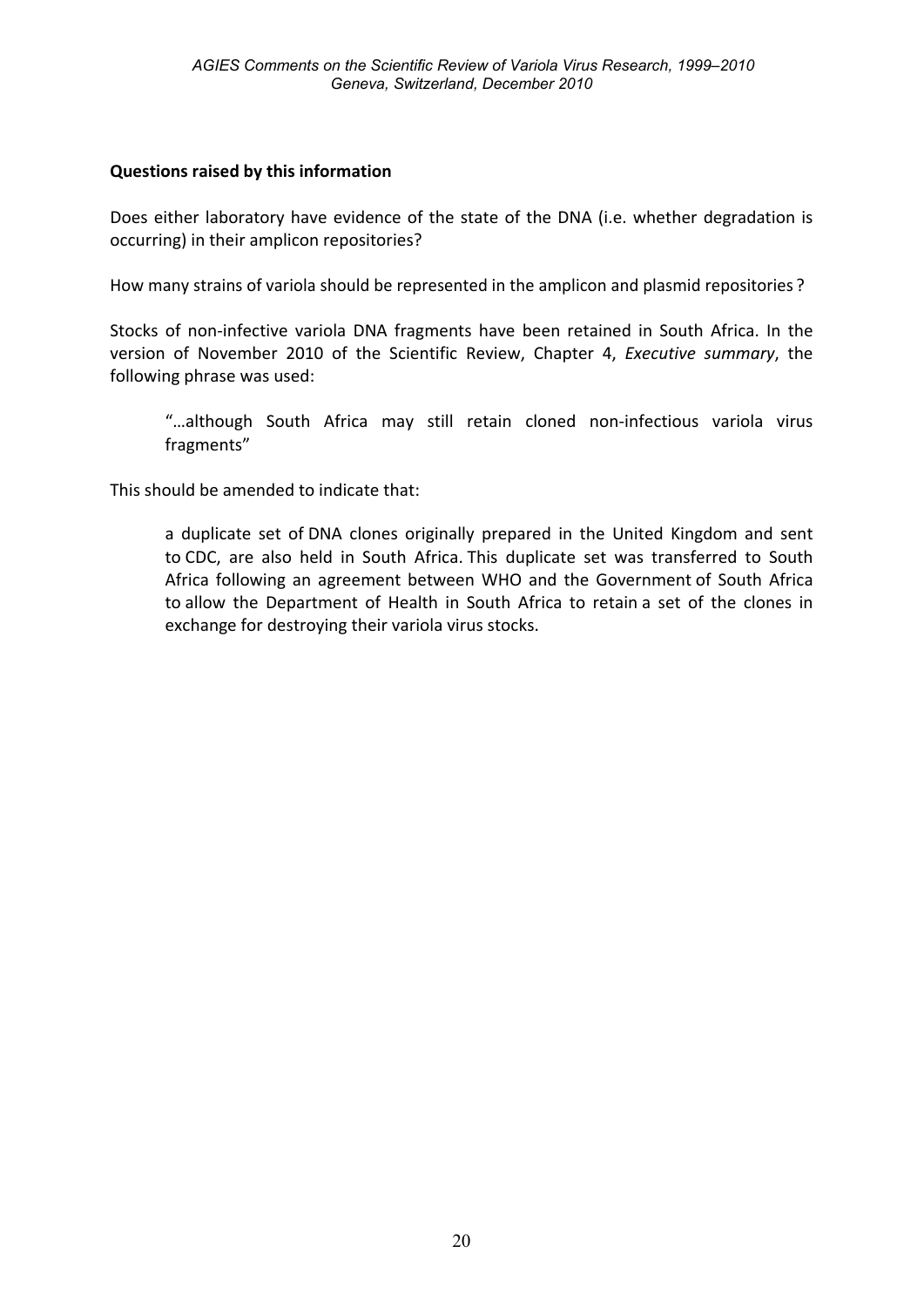# *Chapter 5. Animal models and pathogenesis*

#### **Summary**

The chapter focuses on pathogenesis, and the animal models available for the study of OPV diseases. It describes not only the data pertaining to variola virus, but also (and mainly) data pertaining to other OPV that infect animals, such as ectromelia virus (ECTV), cowpox virus, rabbitpox virus (RPXV), and vaccinia virus. It indicates that very little is known about the underlying pathophysiology or the virulence mechanisms of variola virus, and that the establishment of a feasible animal model is essential to understanding the pathogenesis of the virus, and for the development of new drugs and vaccines against smallpox.

Although smallpox has been eradicated, intentional re‐introduction of variola virus into the human population is of great concern, due to ease of transmission of the virus from person to person, the high mortality rate (reaching approximately 30%), and low or non‐existent immunity in the majority of the human population. In addition, recent years have seen an increasing number of humans infected with other OPV, such as cowpox and monkeypox virus, indicating the zoonotic potential of OPV species. Moreover, smallpox vaccines that are presently available can have severe adverse effects. The development and licensure of counter‐measures, including drug treatment and vaccines, will depend on animal models for the demonstration of protective efficacy.

This chapter remarks on the importance of the development of an animal model in which VARV produces a disease similar to human smallpox, in order to provide the most convincing demonstration of protective efficacy of vaccines and antiviral drugs for smallpox. Regulatory authorities (e.g. the United States Food and Drug Administration, or USFDA) may request the use of the authentic agent (in this case VARV) for efficacy testing following the "Animal Rule", and that disease process in the animal model be faithful to the human disease. The development of an appropriate animal model would also be essential for pharmacokinetic studies for determination of correct dose of newly developed anti‐variola drugs for use by humans, and the appropriate course of therapy.

A major limitation for the development of a 'perfect' model is the species‐specificity of VARV. Attempts to infect and produce disease using VARV in rodents, rabbits and primates have been either unsuccessful, or do not reproduce the characteristics of the human disease. Hence, most studies have been performed with other OPVs in their natural animal hosts. These models recapitulate some, but not all, features of human smallpox. Individual analysis of each animal model indicates that, in some cases, virus‐host interactions involve features that are species‐specific, and may not be reliably generalized.

Despite these limitations, the available animal models have been adequate to demonstrate the efficacy of several candidate antiviral drugs, including cidofovir and ST-246<sup>®</sup>. However, these drugs need further refinement, and no existing model simultaneously satisfies all of the criteria required under the USFDA "Animal Rule" (US 21CRF310.610).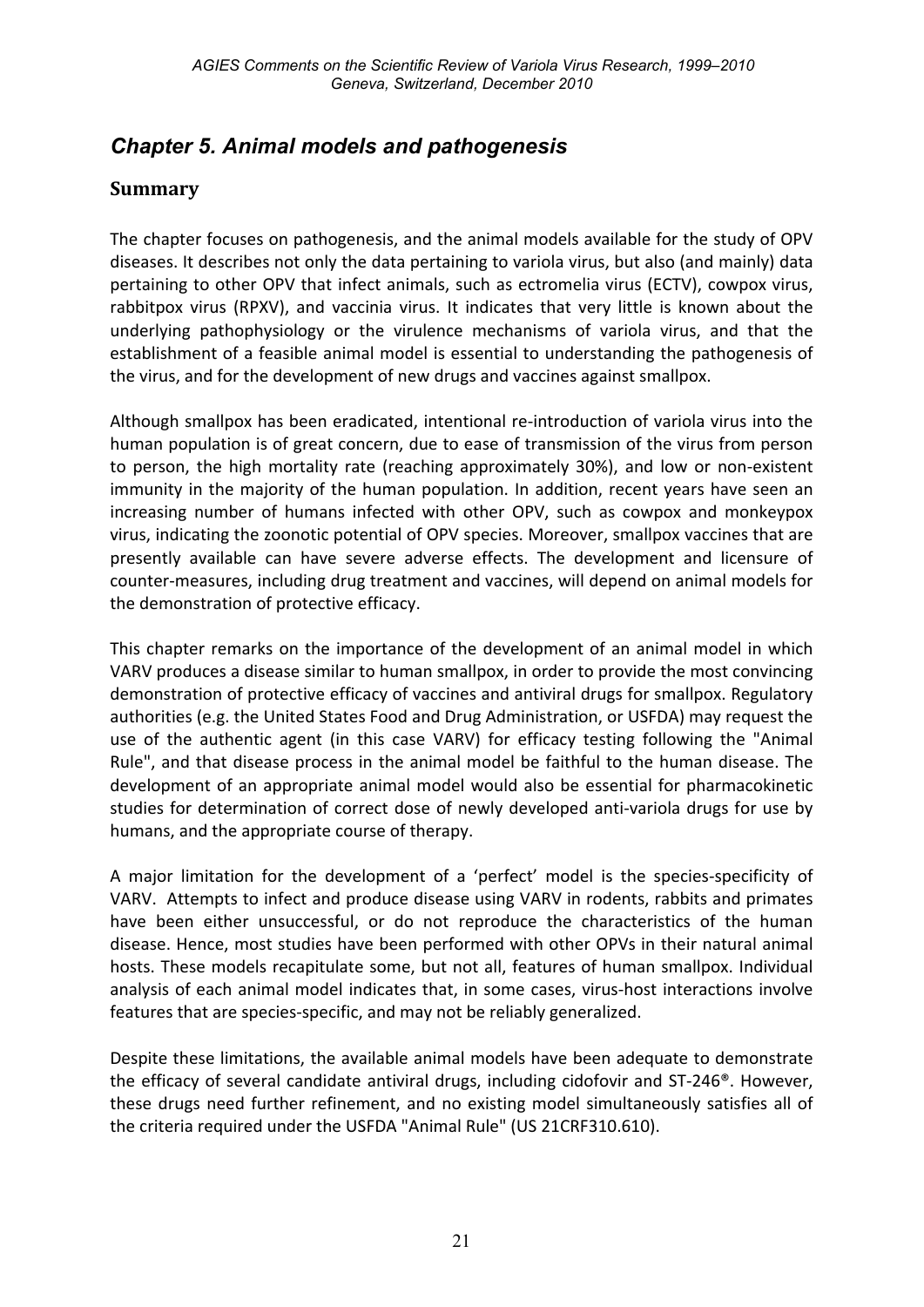Two important points were made in this chapter.

- 1. Smallpox was eradicated before the development of modern technologies in immunology and molecular biology, making our present knowledge of this infection very limited. Therefore, studies to improve the analysis of virus pathogenesis, treatment and prevention must continue.
- 2. Until now, disease severity has usually been evaluated by time and rate of death, viraemia, and lesion count, which are crude measures. Since the death rate in animal models differs from that observed in human infection, it is still necessary to develop a panel of surrogate endpoints that better reflect the disease.

It was also pointed out that it is possible that no single combination of conditions will result in a model that simultaneously satisfies all of the criteria for the ideal model of smallpox infection: different models may be required to assess different indications.

The point is made that primates seem to be the most suitable known models for the study of OPV infection. While the interaction of VARV with the human immune system can only be approximated in the monkey models, the extrapolation from primates to humans is less tenuous than that from rodents to humans. Whether MPXV in monkeys is more faithful to human smallpox than VARV in monkeys, is the focus of intense investigation. Both primate models may provide insight into the development of diagnostic, prophylactic, and therapeutic strategies. However, it should be kept in mind that the *in vivo* use of VARV seems impractical.

#### *Comparison of animal models*

The advantages and drawbacks of various animal models are detailed in the text of the chapter. These include ECTV in different strains of mice (in which it is a natural pathogen), use of CPXV (e.g. strain Brighton Red) in mice, vaccinia virus infection in mice, and RPXV (strains of vaccinia virus that caused outbreaks of rabbitpox in rabbit breeding facilities).

A major advantage of the mouse models is the availability of inbred strains of mouse and of laboratory reagents to investigate immune response, allowing the analysis of specific factors that may be related to susceptibility/resistance and response to treatment or vaccine. However, it must be considered that both the virus and the mouse strain influence the disease pattern, lethality and immune response observed.

Although rabbits exposed to RPXV via the aerosol route or by intradermal inoculation develop a systemic syndrome similar to human smallpox, the main issue with using rabbits as an animal model is that a detailed analysis of host immune response is limited, due to the lack of reagents and inbred rabbit strains.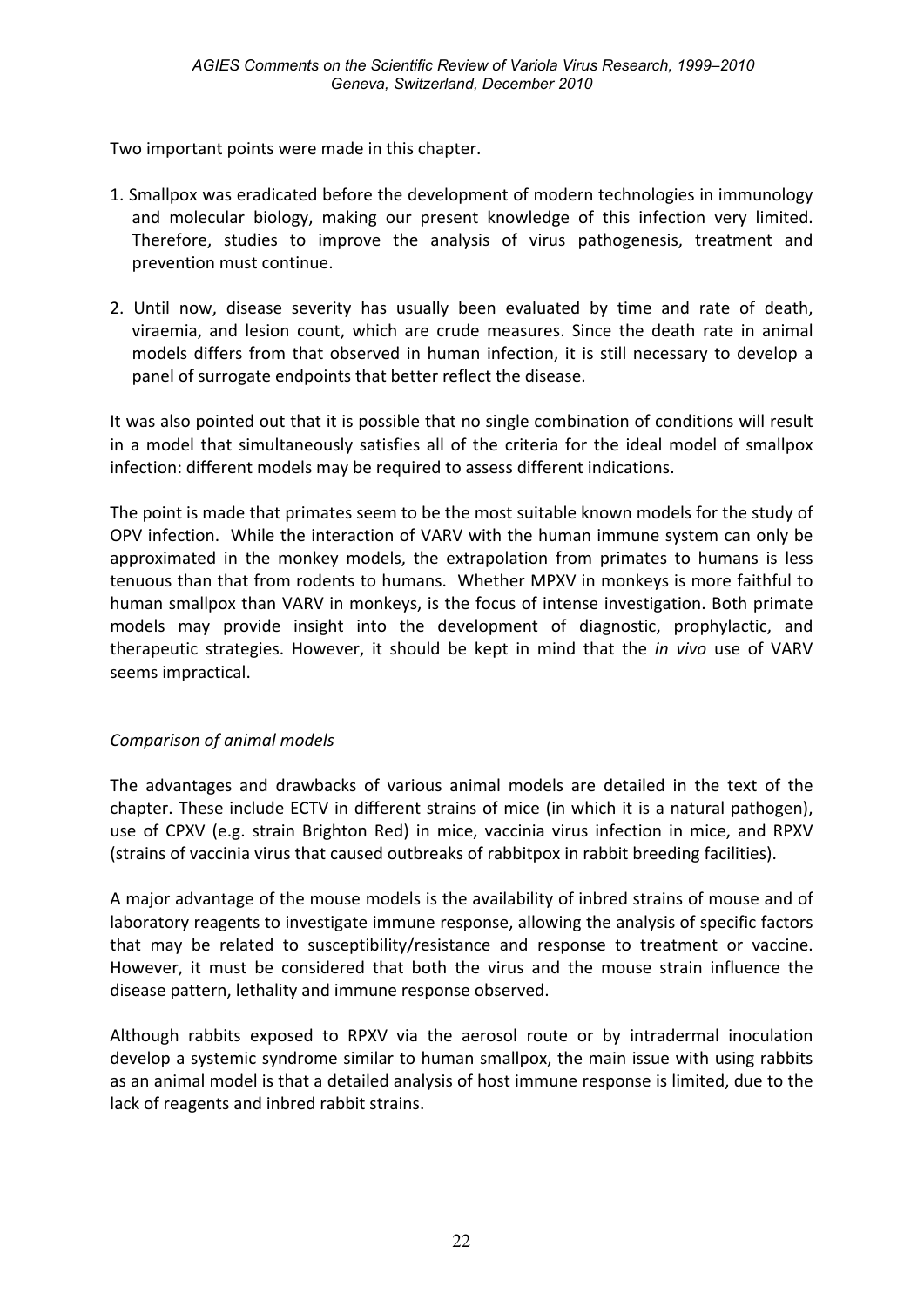#### *Monkeypox and non‐human primate models*

Monkeypox is maintained in nature by association with rodent reservoirs. It is also a human pathogen that produces many of the signs and symptoms of smallpox, although with a lower potential for person‐to‐person transmission. Therefore, it is relevant to study this model not only as a surrogate for smallpox, but also as a disease entity in its own right.

Ground squirrels and prairie dogs (Hutson et al. 2009, 2010) have been investigated as MPXV experimental models. Since this chapter was written, mouse models have been reported. These demonstrated that low infectious doses can result in lethal, systemic infection (Americo et al. 2010; Stabenow et al. 2010).

Monkeypox virus infection of primates, mostly cynomolgus macaques (either *Macaca iris* or *Macaca fascicularis,* but also rhesus monkeys – *Macaca mulatta* – has been accomplished via the aerosol, intramuscular, intratracheal, intrabronchial and intravenous routes of exposure. Natural transmission of MPXV (and VARV) probably occurs by a combination of aerosol, fomites, and mucosal exposures. Therefore, aerosol exposures are most appropriate for modelling primary exposures following a biological warfare attack. However, aerosol exposures require BSL‐4 bio‐containment in a Class III cabinet, and are less readily controlled in comparison with intravenous exposure. Here, the intratracheal model (Stittelaar et al. 2005) might be more practical.

Changes in various clinical parameters measured in monkeys exposed to aerosolized MPXV occur in a sequence similar to that in humans, but are more accelerated.

Intravenous exposure of cynomolgus macaques to MPXV also resulted in uniform systemic infection, which was dose dependent. This model was used to test the efficacy of a candidate vaccine, the highly attenuated modified vaccinia Ankara (MVA). Additionally, MPXV intratracheal challenge models have been used to monitor the efficacy of MVA vaccination in comparison, and in combination, with the licensed Dryvax® vaccine (Stittelaar et al. 2005). The intravenous (IV) MPXV model was also used to demonstrate the efficacy of a number of candidate antiviral drugs, including cidofovir and ST‐246®.

There has been a reluctance to accept the intravenous challenge model, since it is not the 'natural route' of VARV infection. However, protection against an overwhelming intravenous dose is a very stringent criterion, and protection against intravenouschallenge may predict efficacy against peripheral challenge routes. Alternative exposure models, including the intratracheal route, are being explored.

#### **Comments**

A number of recent papers not included in the chapter exist that may provide an important update to data regarding OPV animal models.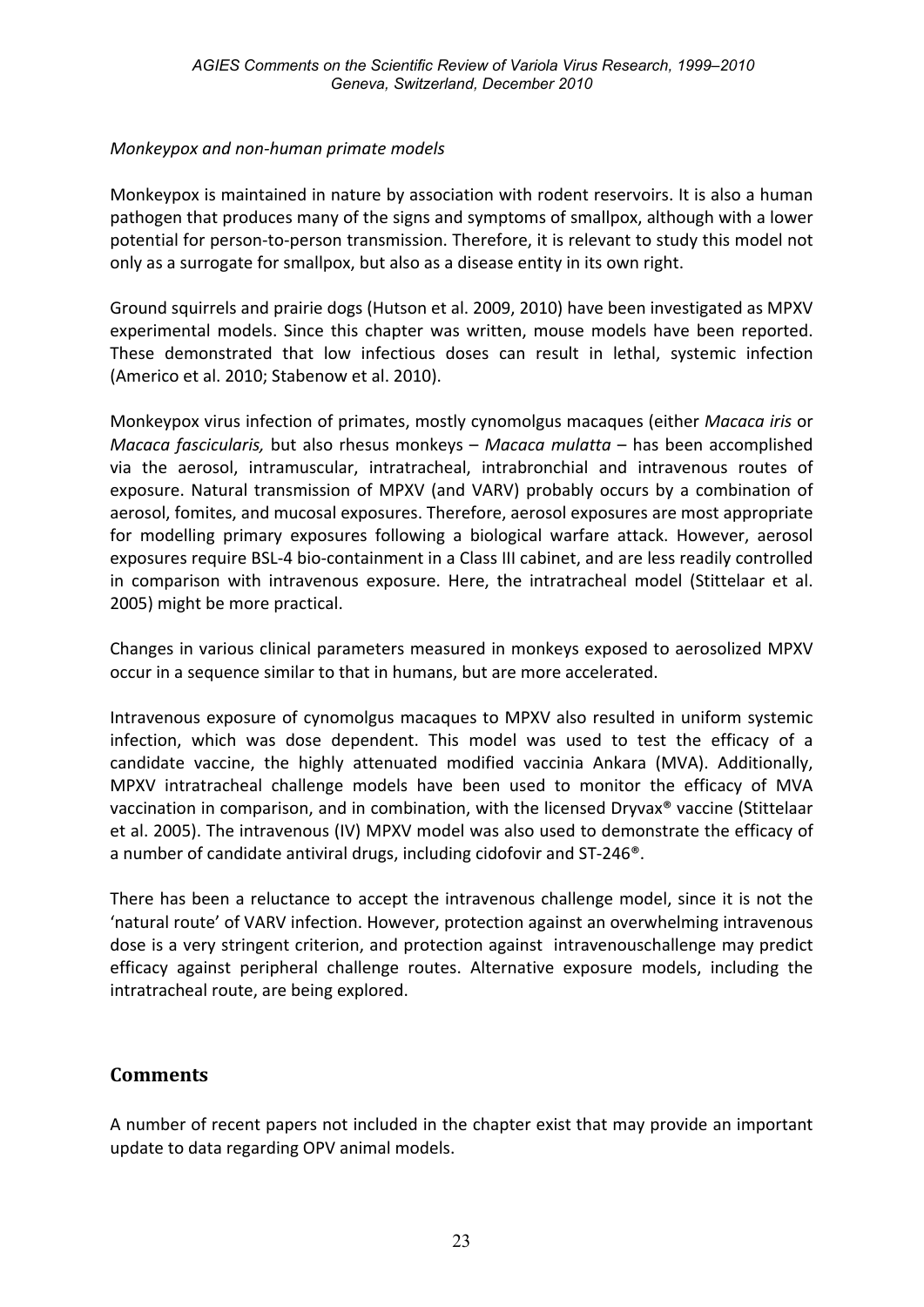One of these proposes another model, by infecting the common marmoset *Callithrix jacchus* with calpox virus, a new isolate of CPXV. The authors of this paper mentioned that existing non‐human primate models, using VARV and MPXV, need very high viral doses that have to be applied intravenously or intratracheally to induce a lethal infection in macaques. They demonstrated that marmosets infected with calpox virus, not only via the intravenous but also via the intranasal route, reproducibly develop symptoms resembling human smallpox after infection with much less virus than is used in monkeypox virus infection. *In vivo* titration resulted in an MID50 (minimal monkey infectious dose 50%) approximately 10 000‐ fold lower than MPXV and VARV doses applied in the macaque models (Kramski et al. 2010). Although interesting, this model still has limitations, such as high death rates caused by CPXV in this particular host (but not in other hosts), the scarcity of basic information regarding the components of the immune system of marmosets, and limitations of reagents to study immune responses in this animal model.

Another paper demonstrates ECTV infection of C57/Bl6 mice via the intranasal route. The authors showed that this infection induces a slower disease progression and lower mortality rate than infection in A/Ncr mice, and that this model would be closer to VARV infection of humans. The model was also demonstrated to be suitable for analysis of antiviral drugs (Parker et al. 2009).

#### *Additional references*

1. Americo JL, Moss B, Earl PL. Identification of wild‐derived inbred mouse strains highly susceptible to monkeypox virus infection for use as small animal models. *Journal of Virology*, 2010, 84:8172–8180.

2. Kramski M et al. A novel highly reproducible and lethal nonhuman primate model for orthopox virus infection. *PLoS One*, 2010, 5:e10412.

3. Parker S et al. Mousepox in the C57BL/6 strain provides an improved model for evaluating anti‐poxvirus therapies. *Virology*, 2009, 385:11–21.

4. Stabenow J et al. A mouse model of lethal infection for evaluating prophylactics and therapeutics against monkeypox virus. *Journal of Virology*, 2010, 84:3909–3920.

5. Stittelaar KJ et al. Modified vaccinia virus Ankara protects macaques against respiratory challenge with monkeypox virus. *Journal of Virology*, 2005, 79:7845–7851.

6. Hutson CL et al. A prairie dog animal model of systemic orthopoxvirus disease using West African and Congo Basin strains of monkeypox virus. *Journal of General Virology*, 2009, 90:323–333.

7. Hutson CL et al. Dosage comparison of Congo Basin and West African strains of monkeypox virus using a prairie dog animal model of systemic orthopoxvirus disease. *Virology*, 2010, 402:72–82.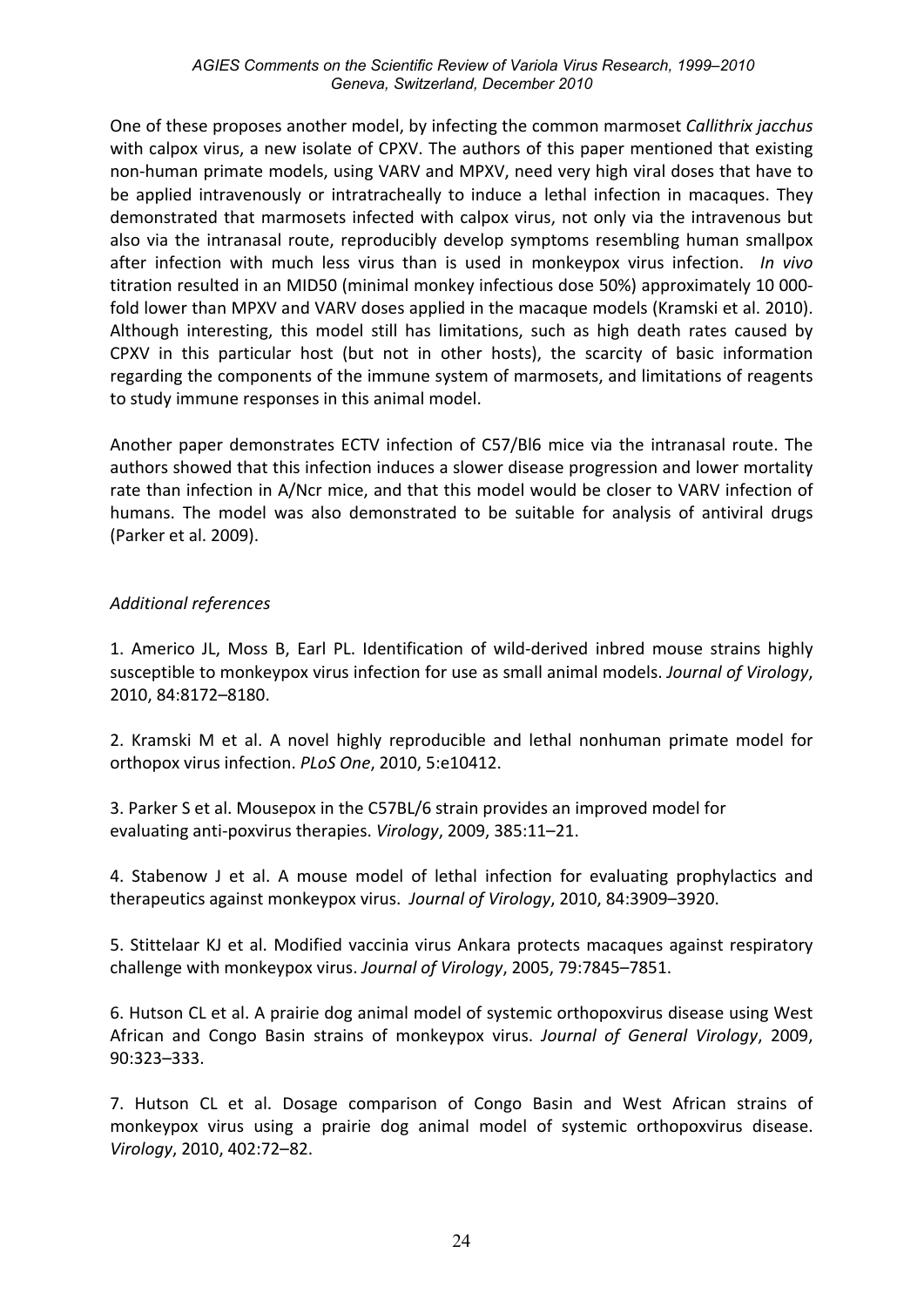### *Chapter 6. Antiviral drug development for the treatment of smallpox – status of small-molecule therapeutics*

#### **Summary**

This chapter reviews the progress made in obtaining efficient antiviral drugs for the treatment of smallpox. In the past decade, extensive research and development efforts have been undertaken in this field. These were necessary because eradication of naturally occurring smallpox was achieved before modern approaches of molecular biology and biochemistry for rational antiviral drug development had become available. The particular public health importance of therapeutic means against potential re‐emergence of variola virus or other highly virulent orthopoxviruses further supported the urgency of this research programme. The overall objective of the research programme was to generate at least two approved drug substances, acting by different mechanisms, and suitable for oral application.

The authors provide a detailed description of the process of antiviral drug development, including the screening for potentially useful compounds – both *in vitro* (tissue culture assays) and in preclinical *in vivo* testing (animal models) – and the possible pathways through clinical evaluation to licensure/marketing authorization of an antiviral drug substance. Emphasis is given to the exemplary Investigational New Drug (IND) procedure implemented by the USFDA. This is appropriate, as the USFDA is likely to be the first regulatory authority to license an antiviral agent against smallpox.

The main text of the chapter provides an overview of the many different compounds being looked at, representing various classes of drugs, and grouped according to the proposed mechanisms of action. Due to the necessary restrictions applied to work with VARV, most research has been carried out with surrogate viruses such as vaccinia virus, cowpox virus, ectromelia/mousepox virus, and monkeypox virus. The status of the development and use of primate animal models for drug testing is reported: the cynomolgous macaque/MPXV infection model is indicated to be the most practical and valuable primate animal model for efficacy testing.

Finally, the authors provide a detailed description of work conducted with the first drug candidates entering clinical development. Importantly, it is reported that three drug substances have been granted Investigational New Drug status by USFDA, and have proceeded to testing in humans. Two of these compounds are based on cidofovir, a small molecule nucleoside analogue that selectively inhibits the viral DNA polymerase. Intravenous cidofovir (Vistide®), a substance approved by USFDA for treatment of retinitis caused by human cytomegalovirus, has been efficacious for treatment of experimental infections with OPV in animal models including MPXV and VARV. Clinical development of Vistide as smallpox drug is hampered by the need for intravenous infusion, the likely requirement of higher dosage than that used for retinitis treatment in man, and this drug's potential for nephrotoxicity.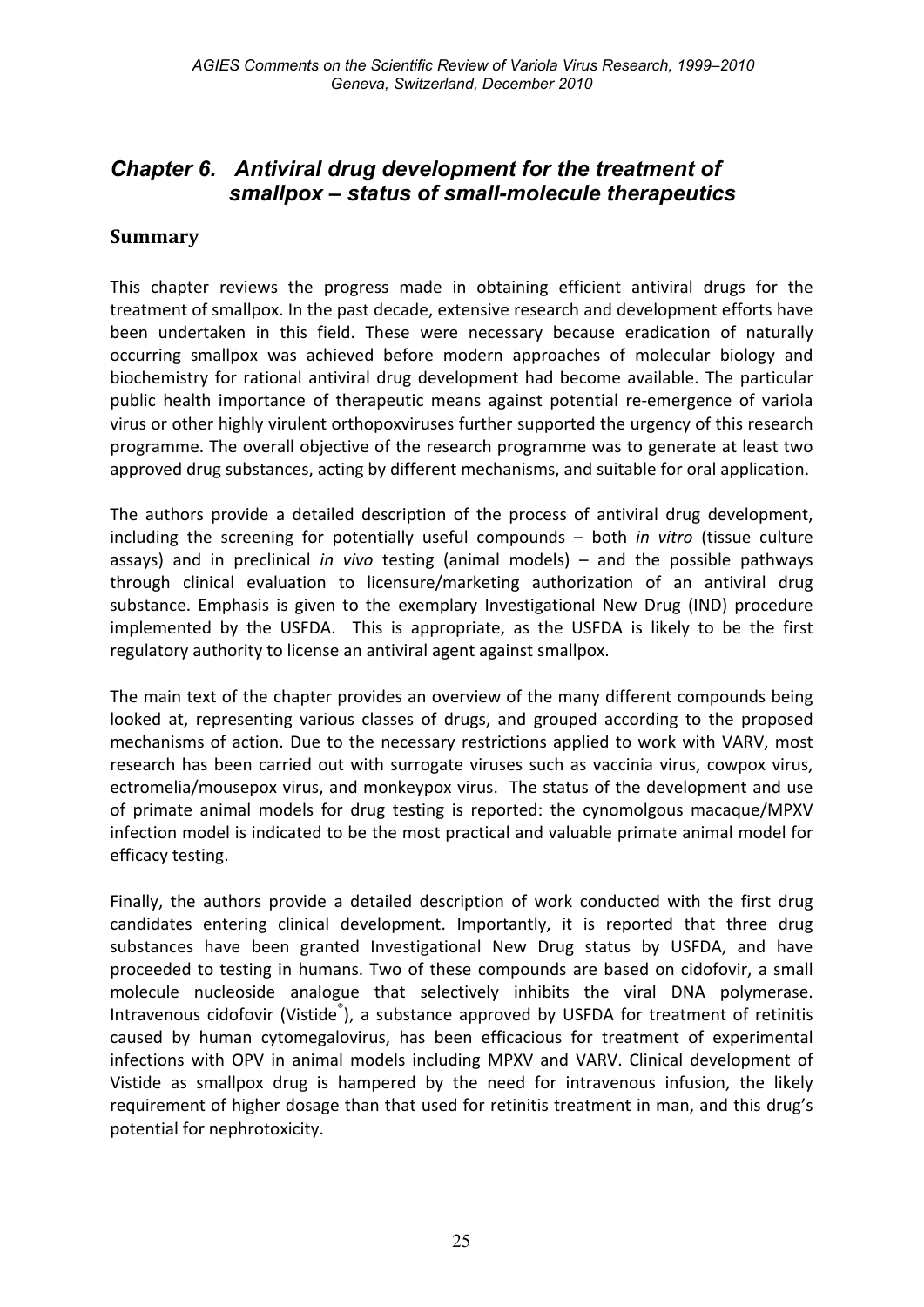The newly developed derivative CMX001 (HDP‐cidofovir) is a lipid analogue of cidofovir that is suitable for oral application because it uses lipid uptake pathways *in vivo*. Efficacious for the treatment of OPV infections in animal model testing, CMX001 has been demonstrated to be orally bioavailable in humans. There are no data from toxicity studies or trials in humans suggesting nephrotoxicity. Phase II clinical trials with CMX001 are ongoing.

The third drug substance in clinical development is the small molecule compound ST-246<sup>®</sup> (Tecovirimat, SIGA Technologies), which specifically targets the function of a major OPV envelope protein encoded by gene homologues of the VACV open reading frame *F13L*. This envelope protein is important for the formation of extracellular virus particles and for the efficient *in vitro* and *in vivo* spread of infectious virus. Thus, in the presence of ST‐246®, the production of fully functional infectious progeny is severely affected, and *in vivo* infection is efficiently blocked. ST-246 proved highly efficient for treatment of OPV infections in all available animal models, and because of the extremely promising preclinical safety profile of the drug, the USFDA has granted Fast Track status to the clinical development of Tecovirimat. Fast Track is a regulatory process designed to expedite the review of drugs to treat serious diseases and fill an unmet medical need, with the purpose of getting important new drugs, e.g. those showing superior performance or significantly decreased toxicity, more quickly to the patients.

#### **Comments**

The information in the chapter represents an adequate overview of the efforts and achievements made in anti‐smallpox drug development. The AGIES acknowledges the fact that two promising drug candidates (CMX001, ST‐246®) have proceeded to advanced stages in development. These two drug candidates interfere with different steps in the virus life cycle to inhibit OPV replication, and both fulfil the requirement of suitability for oral administration. ST-246<sup>®</sup> targets a single OPV protein with very high specificity, which explains the excellent preclinical data with regard to efficacy, and, importantly, its profile of minimal toxicity. In comparison to ST-246<sup>®</sup>, the drug CMX001 might be somewhat less efficient to treat OPV, but holds significant promise also for the treatment of other viral infections. Thus, the research programme on drug development may be close to reaching its overall objectives – probably even closer than suggested by the rather unassuming report of the expert authors.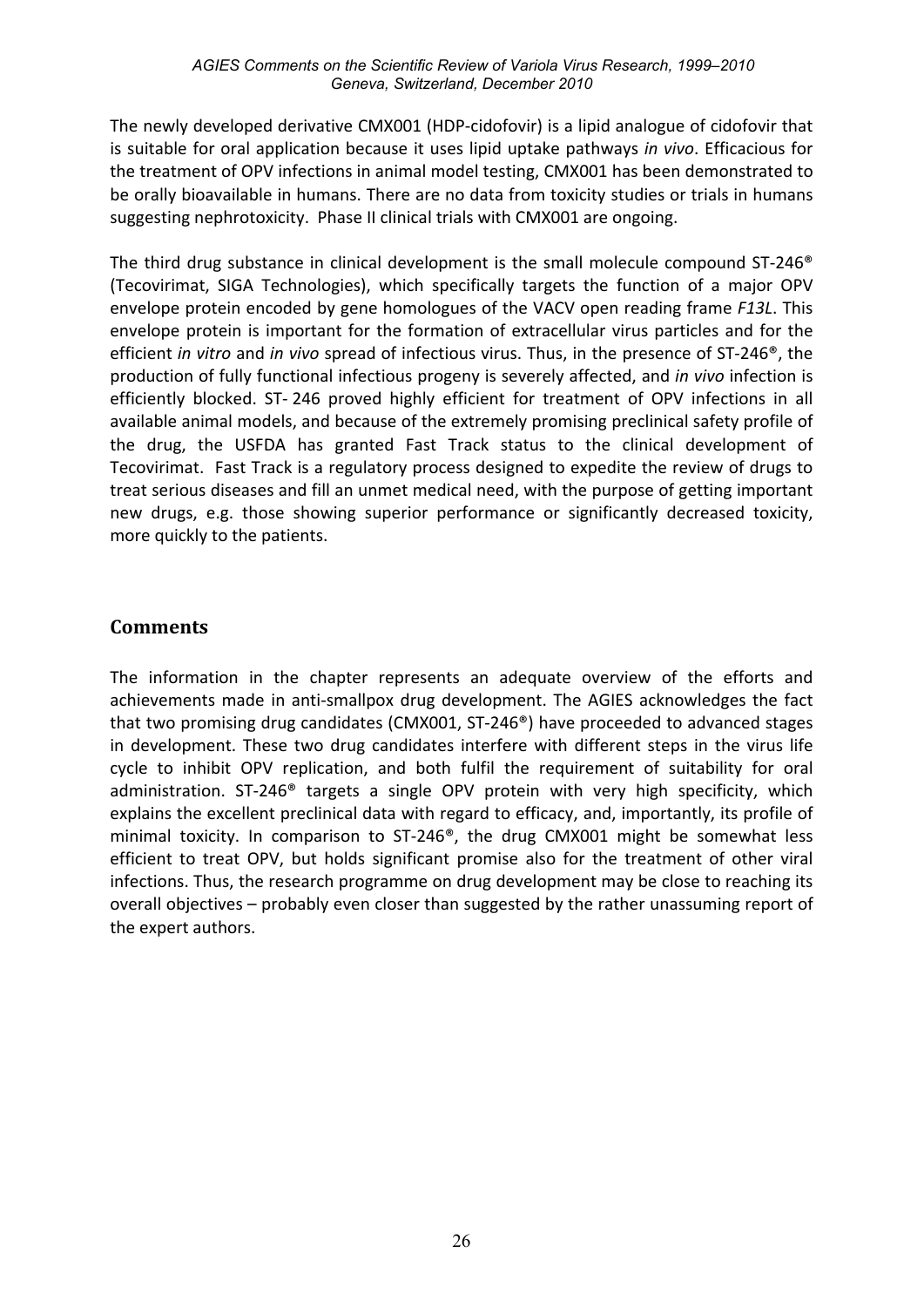# **PART 2 . Recommendations for further research and comments on repositories**

## *Section 1. Genomics, diagnostics and repositories*

#### **Genomics**

Near‐complete genomic sequences are available for approximately 50 variola virus isolates from around the world. These isolates show only very limited genomic diversity and share many homologies to genomes from other orthopoxviruses. In view of this, and the fact that variola virus has a DNA genome, with lower likelihood of major genomic variation, the AGIES felt that there is no public health need for sequencing of additional variola virus isolates, though this may appear interesting from a scientific perspective.

The AGIES believes that current containment strategies for variola virus are more or less historically based, and are inadequate in the current era, where modern molecular techniques allow for *de novo* synthesis of intact VARV in any lab with the appropriate equipment and/or financial resources. In addition, the technology to genetically modify poxviruses is generally easily available, and can be used to circumvent the WHO recommendations that prohibit genetic engineering of VARV. The AGIES therefore recommends that new strategies be designed to address the potential for *de novo* synthesis of live VARV, including adoption of national policies by WHO Member States. It is recommended that recent biosecurity proposals (Bügl et al. 2007)<sup>1</sup> be considered at national policy level.

#### **Laboratory diagnostics**

1

Diagnosis of poxvirus infection can be made using one or more of several techniques, including electron microscopy, virus isolation, detection of viral nucleic acids, detection of viral proteins within an intact virion, and serological response of the host.

Electronic microscopy, though an easy and quick technique, is limited by the fact that, for variola virus directed diagnostics, it can only be undertaken in the two laboratories in the world equipped to handle live VARV specimens.

Several assays for specific detection of variola virus nucleic acid, using various technological platforms, including PCR assays, quantitative (real‐time) PCR assays and microarray chip‐ based methods, have been developed. These assays generally use cloned or synthetic variola virus DNA fragments. Real‐time PCR assays can utilize fragments of up to 500 bases in length

<sup>1</sup> Bügl H et al. (2007). DNA synthesis and biological security. *Nature Biotechnology*, 25:627–629.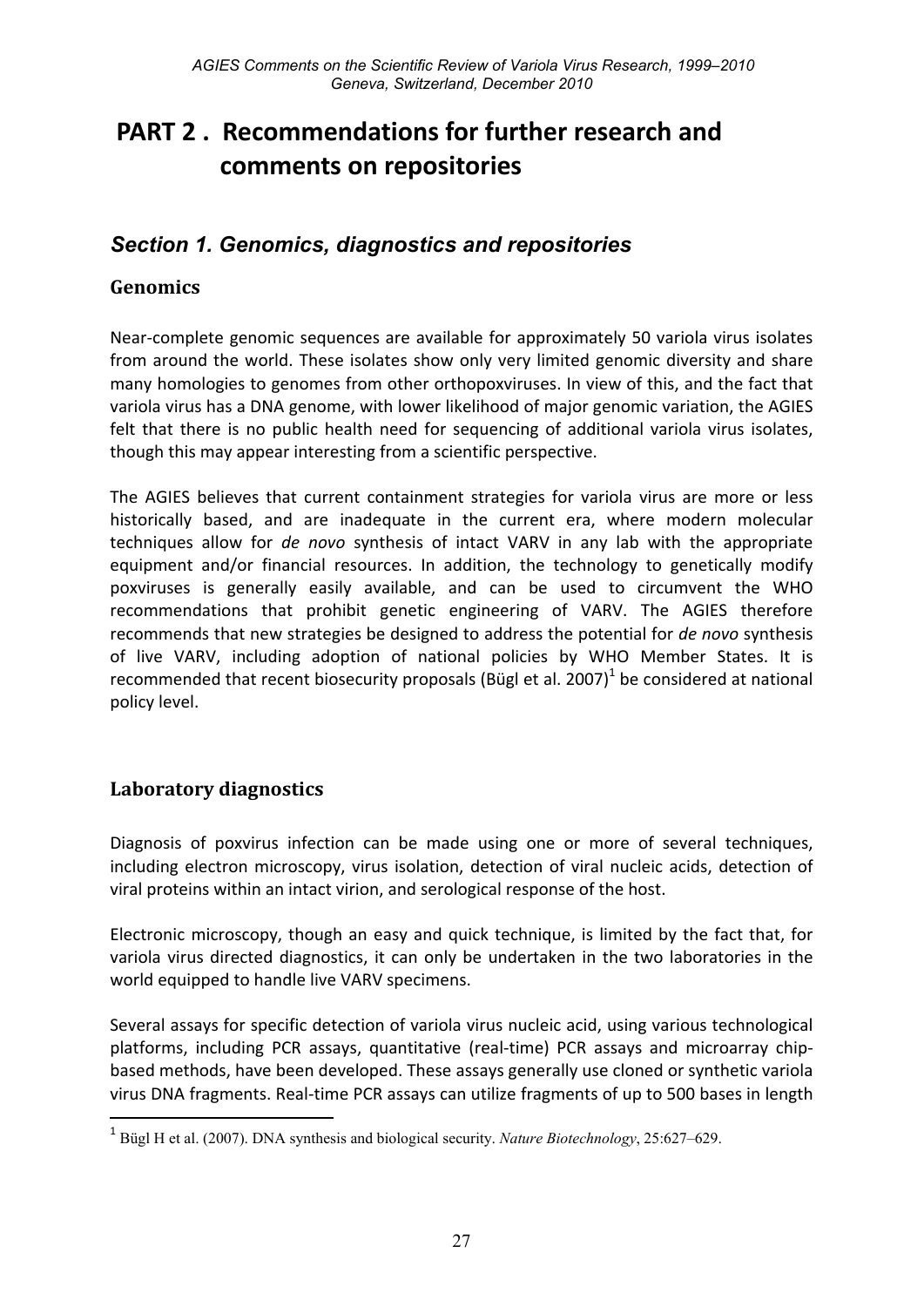as primers/probes and positive controls, which is within the upper limit on the length of variola virus genomic fragments that can be used in laboratories without special facilities, and do not need live variola virus. There is a need for regulatory validation of these current assays. Head-to-head comparisons of available techniques, and efforts to optimize further the available nucleic acid based assays, in particular real-time PCR techniques and microarray platforms, should be undertaken.

Several serological tests are available to detect antibodies to orthopoxviruses. Antigen capture assays are early in development; to date, these assays are generic for OPVs, but not variola specific. These may also benefit from head-to-head comparison, and efforts to improve their performance characteristics and to make them more rapid, standardized and automated.

The current molecular and serological assays may also need adaptation with time, to keep up with future advances and developments in techniques and equipment in their respective fields.

The AGIES believes that there is no need to use live variola virus for work related to development and improvement of diagnostic tests for this infection.

#### **Repositories**

The information in the Scientific Review raises the issue of the purpose of retaining nonviable strains of variola in either repository (independent of consideration by the World Health Assembly of a time line for destruction of all viable variola stocks, following this review).

A decision will be needed, in time for future work, regarding the characteristics of strains, and the optimal number required in the amplicon and plasmid DNA repositories in order to ensure adequate epidemiological representation.

The AGIES experts feel it would be of value to know which segments of DNA have been distributed to which laboratories, and whether the rule of 20% is still applicable.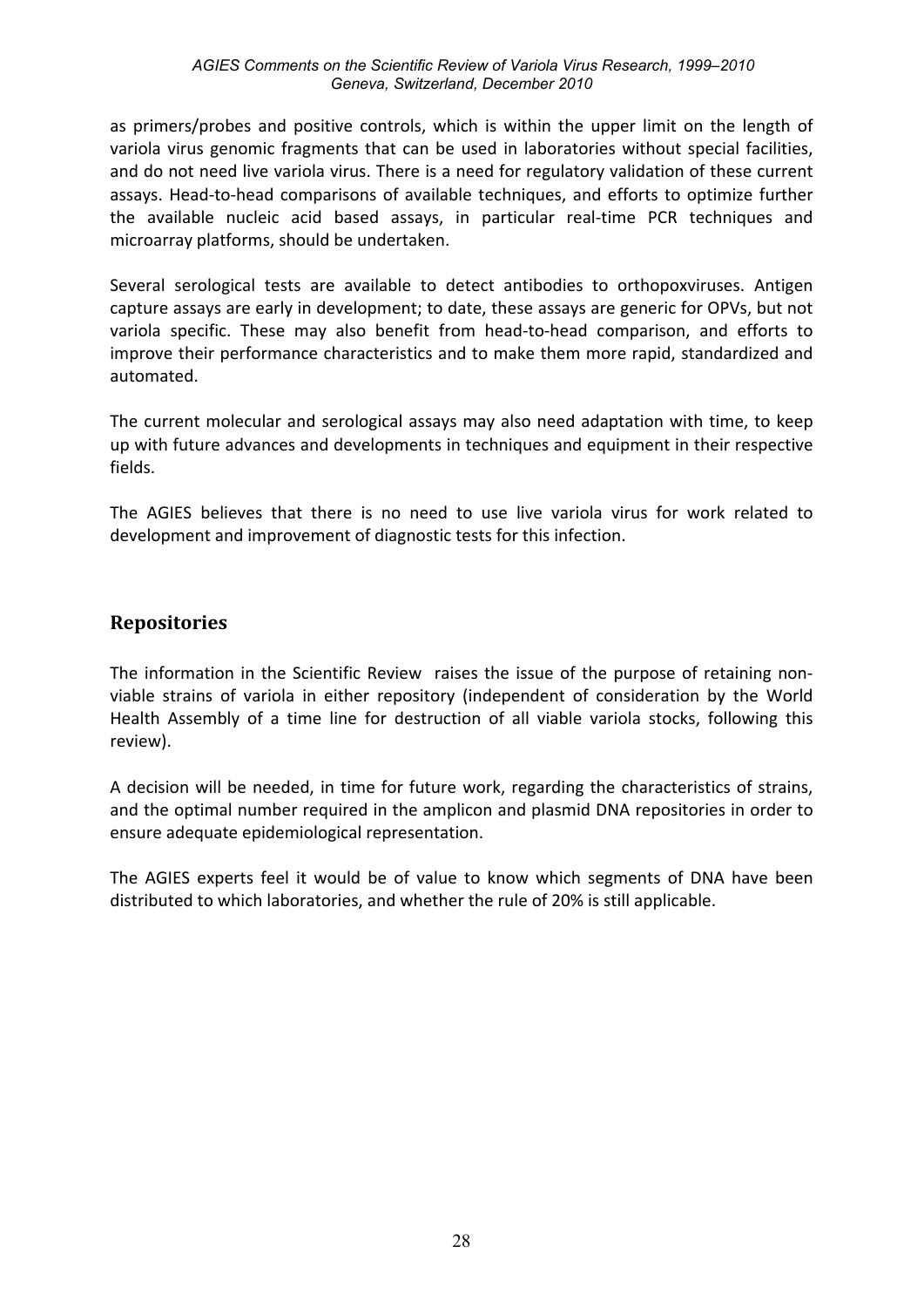# *Section 2. Vaccines, animal models and drugs*

#### **Vaccines**

The AGIES believes that attempts must continue to develop vaccines that are safer than, and at least as efficacious as, the original and/or the existing licensed vaccines against variola virus infection.

The group noted that two highly attenuated cell culture vaccines, namely MVA and LC16m8 vaccines, are already moving towards licensure. It was felt that, in future, research should be undertaken towards the creation of genetically engineered viral strains, through the removal of genes responsible for adverse effects from the currently available vaccine strains. These new strains can then be tested for protection against infection with orthopoxviruses in animal models of such infection, and for safety and immunogenicity in human clinical trials. Similarly, further research work should also be undertaken on promising subunit vaccine candidates, since these can be expected to be safer than existing vaccines, though their efficacy remains unproven.

A major stumbling block to the development of new vaccines is the inability to demonstrate the development of protective immunity against smallpox in humans, because the disease no longer exists. The ACVVR has pointed out that, under the circumstances, current regulatory requirements require the use of live variola virus in a non-human primate model for demonstration of efficacy. The AGIES recognizes that excellent surrogate animal models of infection with various OPVs are available (such as cynomolgous macaques, rabbits and rodents), and that these might obviate the need to use live VARV for drug and vaccine efficacy testing. From a public health perspective, the risks associated with the use of live VARV for *in vivo* animal studies on vaccines outweigh the benefits of these animal models over the models that rely on other orthopoxviruses in hosts mostly identified by naturally occurring infections. Thus, AGIES feels that the latter surrogate models may be useful for testing the efficacy of newer vaccines. Further, the AGIES recommends that, to assist the development of newer vaccines, researchers in the field and regulatory authorities should urgently discuss, and jointly arrive at a consensus on, acceptable surrogate markers of protection and the most appropriate surrogate model(s) for testing vaccines against variola virus infection.

In addition to known contraindications, the impact of immunodeficiency states (e.g. HIV infection, malnutrition and others) on the use of immunization with currently available smallpox vaccines remains unknown. From a public health perspective, prophylactic immunization of large populations is, therefore, unwarranted at present. In preparedness for a potential outbreak of smallpox, development of strategies for efficacious therapeutic immunizations, such as post-exposure vaccination or delivery of anti-vaccinia immunoglobulins and/or monoclonal antibodies, is also highly recommended. These approaches should help to shorten the response time of public health systems in case of an outbreak. In addition, passive immunization may ameliorate the adverse effects of the available vaccines.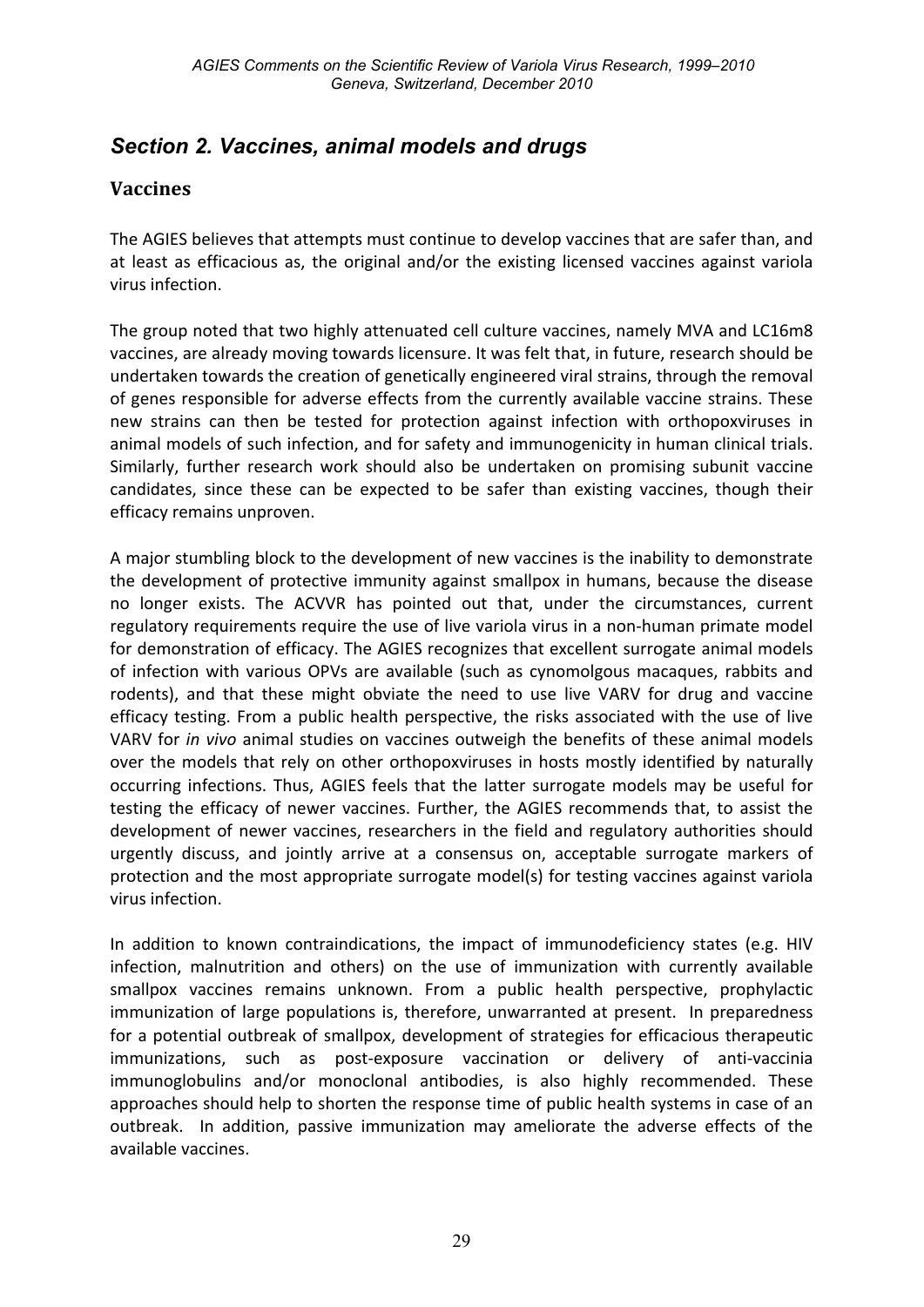#### **Animal models and pathogenesis**

It may be important and highly desirable to have an animal model in which VARV produces a disease similar to human smallpox. In this context, the AGIES noted the opinion expressed in the Scientific Review document that live variola virus is needed for cutting edge studies on pathogenesis of variola virus infection.

However, attempts at inoculation of VARV into various non‐human primates have led to highly artificial models and outcomes that do not resemble human disease. Further, it appeared that the use of animal models of VARV was impractical, given the current stringent regulations for *in vivo* work using this virus. Therefore, AGIES felt that it may be more appropriate to focus on improving the animal models that use infection with other orthopoxviruses in their more natural hosts (e.g. monkeypox virus, cowpox virus, rabbitpox, mousepox virus infections in non‐human primates, rabbits, and various rodent models), since these appear to be appropriate and adequate surrogates of human variola virus infection. These models not only allow studies on pathogenesis of poxvirus infection, but also allow for testing the effectiveness of vaccines and drugs against such infection, including determination of biomarkers associated with disease progression and/or protection, analysis of drug and vaccine efficacy, studies on drug pharmacokinetics and pharmacodynamics, and establishment of criteria to evaluate protection.

Although current non‐human primate models using VARV are suboptimal, the amount of research conducted into developing them further, and success in achieving this goal over the last decade, has been rather limited. The only reason for attempting to develop such a model is to meet the current stringent regulatory requirements, in the absence of human variola virus infection. The AGIES's opinion was that a more productive approach would be for the regulatory requirements for vaccine and drug approval for variola virus infection to be reconsidered, given that human infection with the virus no longer occurs.

#### **Drug development**

The Scientific Review document provided to the AGIES argues that work with live VARV may be indispensable for the development and approval of antiviral drugs against smallpox. This argument appears reasonable, at least for *in vitro* testing. Until the use of appropriate animal models that utilize infection with alternative orthopoxviruses, as with surrogates, is generally agreed on and successfully implemented, the AGIES supports the development of macaque infection model using monkeypox virus (or other more recently published primate and possibly C57Bl mouse models) for *in vivo* efficacy testing of future candidate drugs.

The AGIES noted with concern that the only compelling scientific and public health reason to keep live variola stocks is to meet current restrictive regulatory requirements for vaccine and drug development. It, therefore, strongly recommends that researchers and regulatory authorities meet and jointly define future alternative models for testing vaccines and drugs against variola virus, in preparation for destruction of variola stocks. The group further feels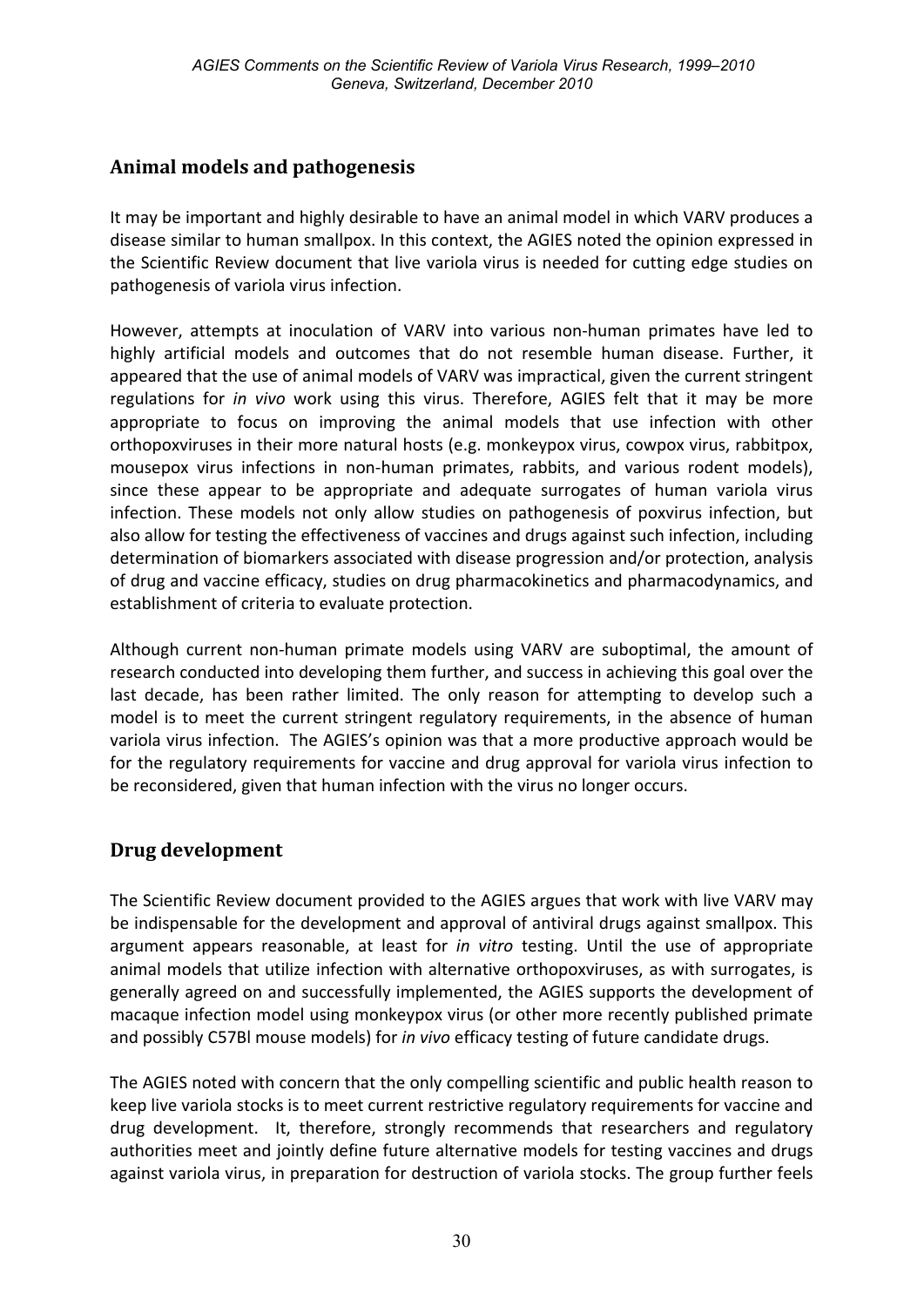that, in the interim period, it may be possible to identify a limited number of strains of variola virus for such testing, and to retain only these for this limited use.

The AGIES notes that two promising drug candidates, acting by different mechanisms, are in an advanced stage of development, but no rational estimates are available on timelines for final regulatory drug approval for newly developed agents with anti-poxvirus activity (e.g. CMX001 or ST‐246®). Efficacy testing in humans for drug approval against smallpox is not possible. Regulatory authorities have established new regulatory pathways for such indications in the form of the USFDA 'Animal Rule,'. However, to date, there is no experience with drug approval using the 'Animal Rule,' and there is uncertainty around how to implement it for the development of anti-smallpox drugs. Moreover, all currently available infection models with VARV in animals (non‐human primates) must be considered suboptimal, since these do not replicate human disease, and are impractical to work with. Hence, investigators in the field of poxvirus research and regulatory authorities need to work together to arrive at an acceptable pathway or criteria to be followed for approval of such drugs. With the ultimate goal of eliminating variola stocks in mind, the AGIES would also like the experts to consider whether development of an *in vitro* model in which relevant variola genes are expressed in a heterologous system would provide an alternative to the use of variola virus.

The development of resistance has been described during *in vitro* passage experiments in the presence of each of these drugs; such passage experiments have led to the identification of molecular mechanisms of resistance to these drugs in orthopoxviruses. Although the likelihood of the development of resistance to these drugs following *in vivo* use is not known, the AGIES felt that it may be desirable to continue research into the development of additional drugs with activity against poxviruses that act by different mechanism(s) to those of the drugs in advanced stages of development.

The complete status of drug development is difficult to estimate, because some potentially promising compounds have not yet been sufficiently tested, and/or data on compound development have not been publicly released because of patent protection issues.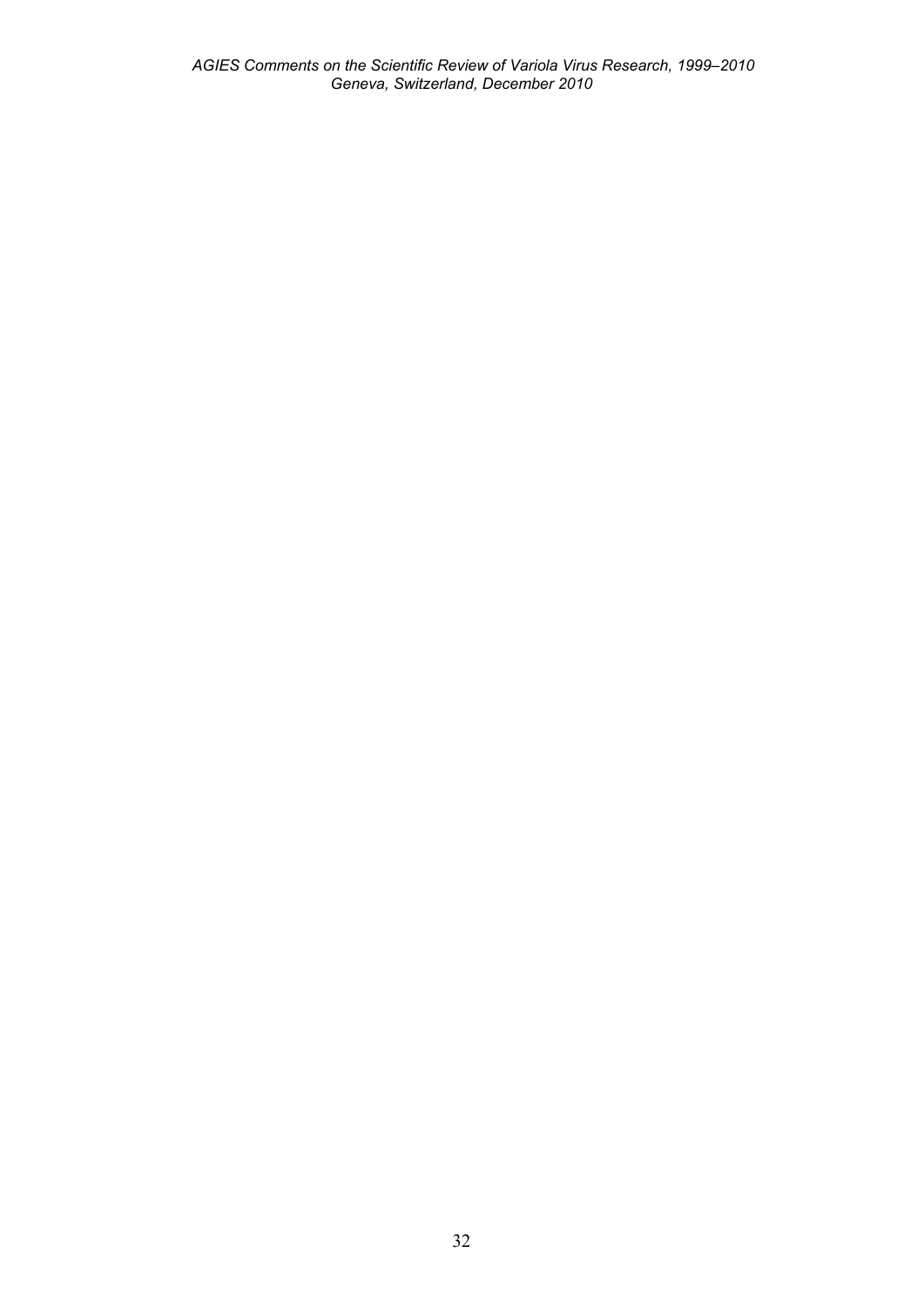# **PART 3 . Ensuring high standards of security related to the re‐emergence of smallpox**

The re-emergence of smallpox may result from intentional or unintended release of natural or genetically engineered variola virus. As far as is known, live variola virus has not yet been created by genetic engineering. However, the tools to do so are available, another more complex micro‐organism *(Mycoplasma mycoides)* has been created, and with continual rapid advances in technology the time required to engineer living organisms will decrease.

Currently, variola virus containment strategies include the fact that no laboratory in the world other than the two designated WHO collaborating centres is permitted to maintain stocks of live variola virus or more than 20% of the VARV genome, and genetic engineering of VARV is prohibited. In addition, any manipulation of VARV DNA must be geographically isolated from work involving the propagation of other poxviruses. However, the technology to genetically modify poxviruses is generally easily available, and could be used to circumvent the WHO recommendations that prohibit genetic engineering of VARV.

Regulatory requirements for new drugs and vaccines currently state that testing must include live variola virus. Furthermore, it is the opinion of AGIES that variola is currently the best target for *in vitro* testing of new drug candidates.

#### *Monitoring containment policies*

1

Stringent regular review of the quality assurance and containment practices at SRC VB VECTOR and CDC must be continued.

*Genetically engineered VARV, mutants of VARV or poxviruses containing parts of the VARV genome*

The WHO prohibition on genetic engineering of VARV is essential, but relies on individuals to comply. The AGIES, therefore, recommends that new strategies be designed to address the potential for *de novo* synthesis of live VARV, including adoption of national policies by WHO Member States. It is recommended that recent biosecurity proposals (Bügl et al. 2007)<sup>1</sup> be considered at national policy level.

The AGIES experts feel that WHO should seek an updated validation from all countries regarding their stocks of variola virus DNA (in various forms, such as fragments, amplicons and/or plasmids).

With respect to the current prohibition on laboratories other than the two WHO collaborating laboratories retaining more than 20% of the VARV genome, it is recommended

<sup>1</sup> Bügl H et al. (2007). DNA synthesis and biological security. *Nature Biotechnology*, 25:627–629.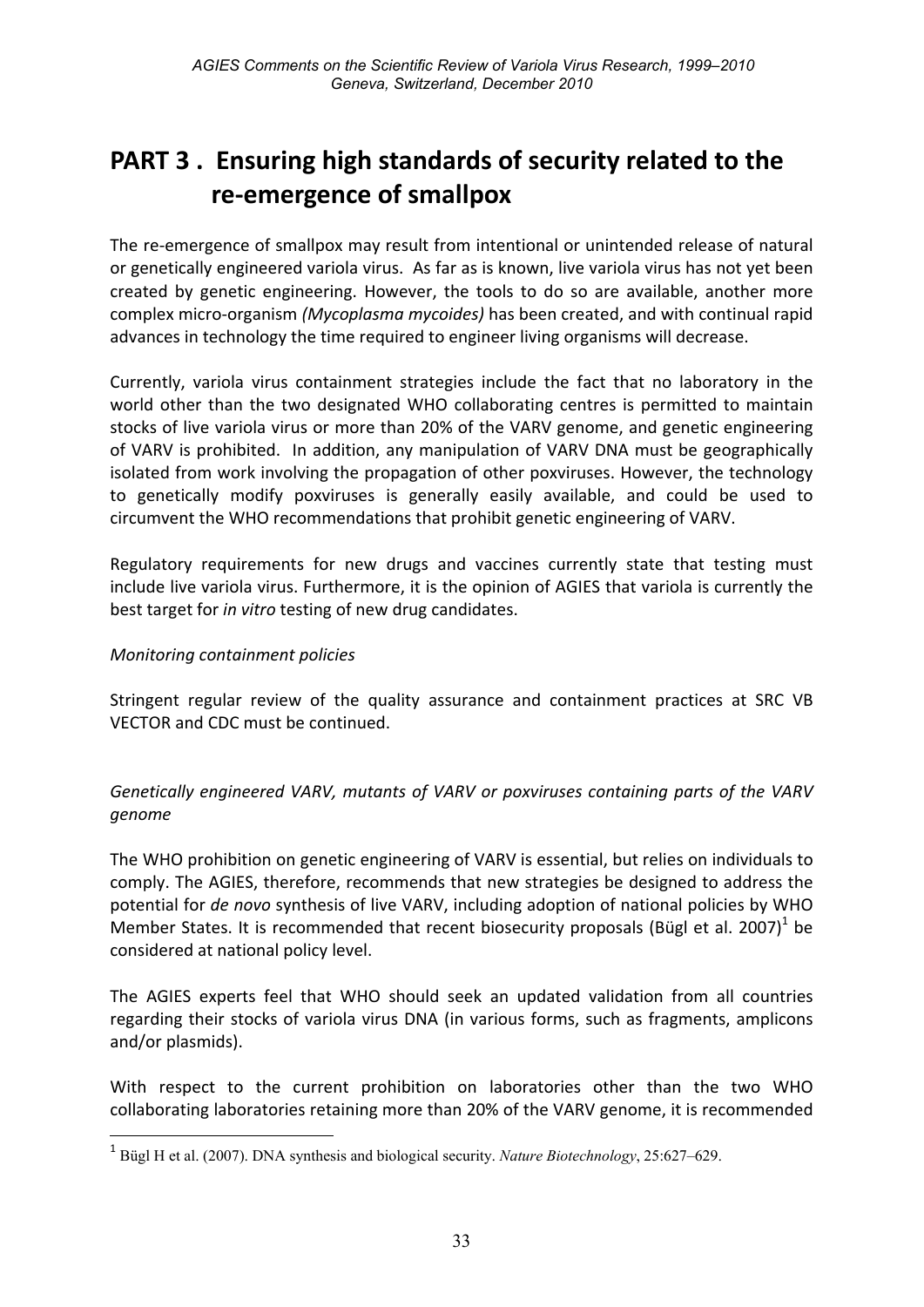#### *AGIES Comments on the Scientific Review of Variola Virus Research, 1999–2010 Geneva, Switzerland, December 2010*

that both CDC and SRC VB VECTOR provide documentation to WHO detailing which segments of DNA have been distributed to which laboratories. Advice should also be sought on the proportion of the variola virus genome covered by separate segments of <20% each already distributed to a range of laboratories, and whether the complete variola virus genome has already been distributed (or should be distributed) in this manner.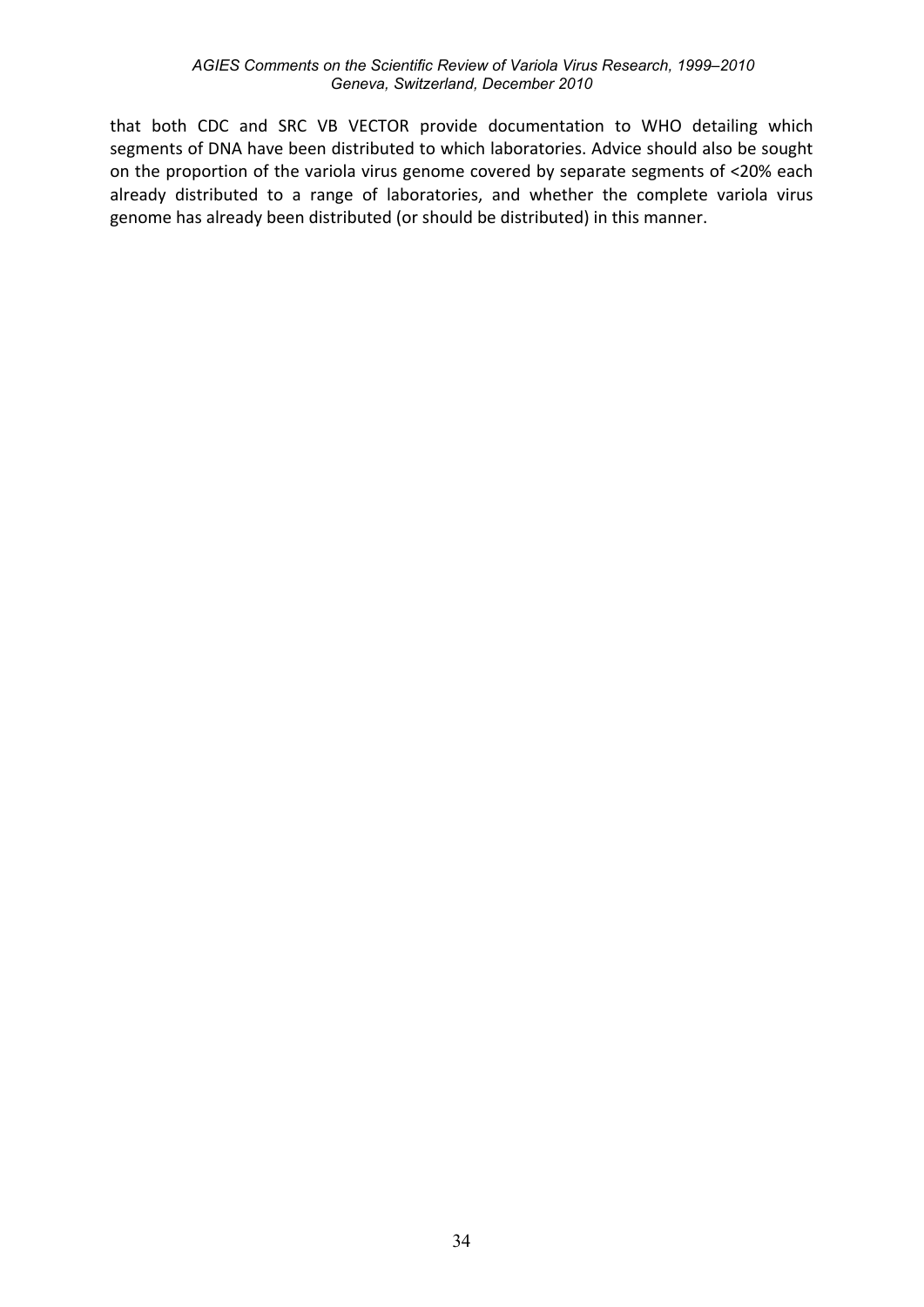# **Appendix . Profiles of AGIES members**

#### **Professor Dr Rakesh Aggarwal, Lucknow, India**

Professor Aggarwal obtained his M.D. at the All India Institute of Medical Sciences, New Delhi in 1986. He trained as a gastroenterologist‐hepatologist, and also holds a Postgraduate degree in Epidemiology from the London School of Hygiene and Tropical Medicine. He is working as a Professor of Gastroenterology at the Sanjay Gandhi Postgraduate Institute of Medical Sciences, Lucknow, India.

Professor Aggarwal has conducted extensive research on various aspects of hepatitis viruses, in particular the hepatitis E virus. This has included studies on epidemiological, clinical, laboratory and immunological aspects of this infection. He has also undertaken health economic analyses on the role of hepatitis B virus immunization.

His current duties and responsibilities include taking care of inpatients and outpatients with liver disease, teaching and supervision of gastroenterology‐ hepatology fellows, and running an active hepatitis research laboratory. He is Principal Investigator of several clinical and laboratory studies, primarily in the field of viral hepatitis and other liver diseases.

#### **Dr Suleyman Al‐Busaidy, Muscat, Oman**

Dr Suleiman Al-Busaidy is an Omani microbiologist, currently holding the Directorship position of the Central Public Health Laboratory (CPHL) in the Ministry of Health, Muscat, Oman. As the Director of the Central Public Health Laboratories, his responsibilities include the provision of scientific and managerial leadership in developing, promoting and integrating public health laboratory services into practice, towards prevention and control of diseases. Under his leadership, the CPHL has attained WHO recognition as a Regional Reference Laboratory for Polio, Measles & Rubella, and Tuberculosis, as well as being the provider for the Eastern Mediterranean External Quality Assurance Scheme in Microbiology. Dr. Suleiman established the Virology Laboratory in Oman.

#### **Dr Luciana Barros de Arruda, Rio de Janeiro, Brazil**

Dr Luciana Barros de Arruda has undergraduate Bachelor's degree in Microbiology and Immunology from the Federal University of Rio de Janeiro (1997), Master's degree in Biological Sciences (Biophysics) from the Federal University of Rio de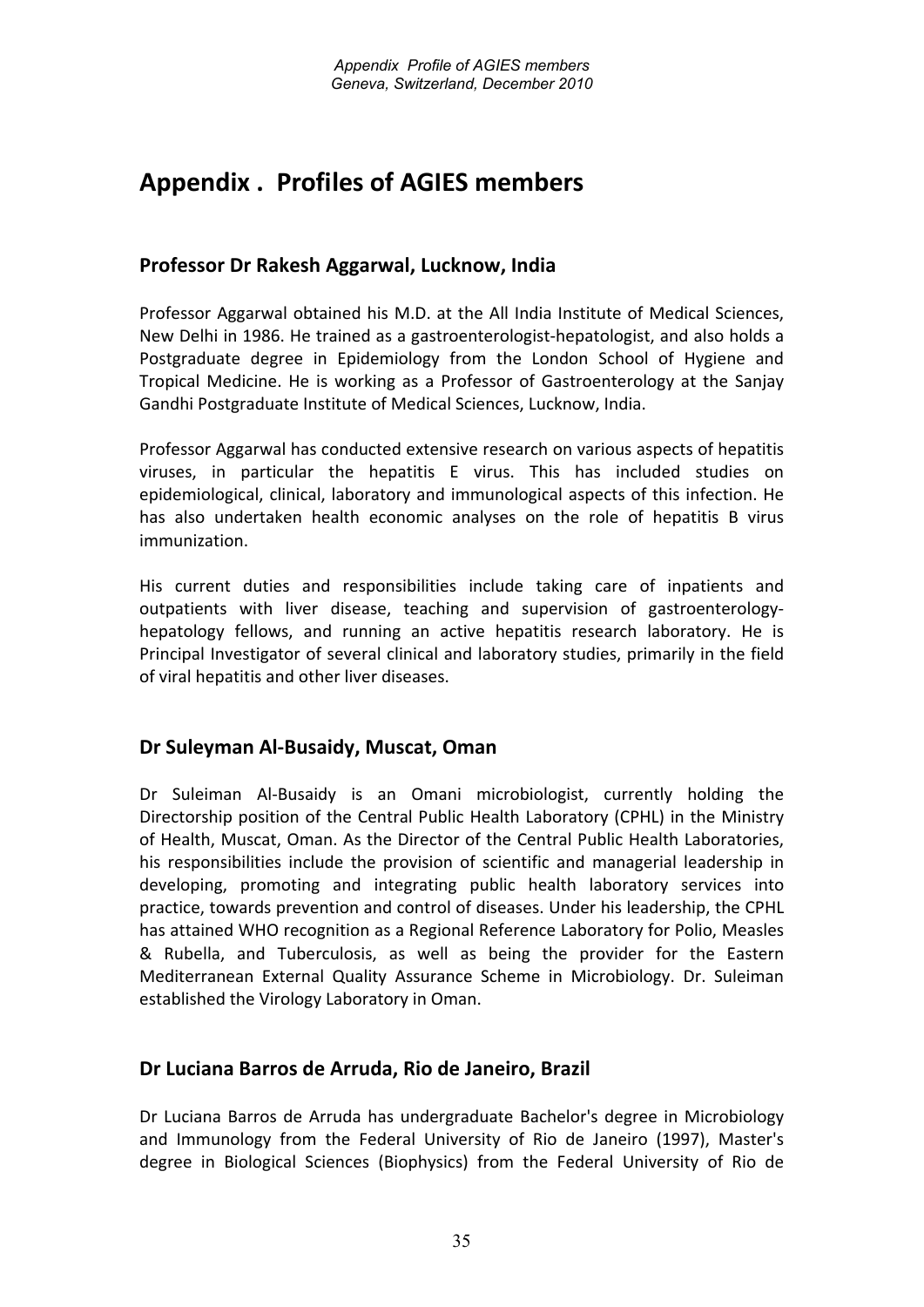Janeiro (1999), and a PhD in Life Sciences (Biophysics) from the Federal University of Rio de Janeiro (2003). She is an associate professor at the Department of Virology, Institute of Microbiology, at the Federal University of Rio de Janeiro (UFRJ). Her MsC was performed at UFRJ, in the Department of Immunology, where she studied the modulation of B lymphocytes response against the parasite *Trypanosoma cruzi*. Her PhD was performed at UFRJ and Johns Hopkins University (Baltimore, MD, USA), where she started to work on the development of genetic vaccine against HIV.

Currently, Luciana Barros de Arruda coordinates the laboratory of Genetic and Immunology of Viral Infections, at the Department of Virology, UFRJ. Her research group develops projects focusing on the immune response against arbovirus (Dengue and Sindbis virus) and HIV, including the study of humoral and cellular immune response in human and animal experimental models, and the development of antiviral vaccines.

#### **Professor Zhihong Hu, Wuhan, People's Republic of China**

Professor Zhihong Hu received her BSc degree (Virology and Molecular Biology) in 1986 from Wuhan University, China, and her MSc degree (Virology) in 1989 from Wuhan Institute of Virology, Chinese Academy of Sciences (CAS), afterwards becoming a staff member of the institute. She obtained her PhD degree (Virology) from Wageningen Agricultural University in 1998.

Since 1997, she has been Professor at Wuhan Institute of Virology (CAS), and was the Director General of the Institute from 2000 to 2008. Professor Zhihong Hu's research interest focuses on virology, especially on molecular biology and application of baculovirus. Since 2003, her research has extended to emerging infectious viral diseases, such as Severe Acute Respiratory Syndrome (SARS) and Crimean‐Congo haemorrhagic fever (CCHF).

#### **Professor Siripen Kalayanarooj, Bangkok, Thailand**

Professor Siripen Kalayanarooj has an undergraduate Bachelor's degree in the field of Medical Science from Mahidol University, Bangkok (1975), and a Medical Doctorate with honors (1977) and Sub‐Board in Paediatric Infectious Diseases (1983) from the University of California, Los Angeles, USA.

Since 1997, she has been the Director of the WHO Collaborating Centre for Case Management of Dengue, Dengue Hemorrhagic Fever (DHF) and Dengue Shock syndrome (DSS) at the Queen Sirikit National Institute of Child Health (QSNICH), previously known as the Children's Hospital in Bangkok, Thailand. She is also the QSNICH Chief of Infectious Diseases Unit (Since 2005) and Chairman of the Hospital Infectious Control Committee. QSNICH is a tertiary care/referral hospital under the Department of Medical Services at the Thai Ministry of Public Health, and is affiliated with the Faculty of Medicine of Rangsit University.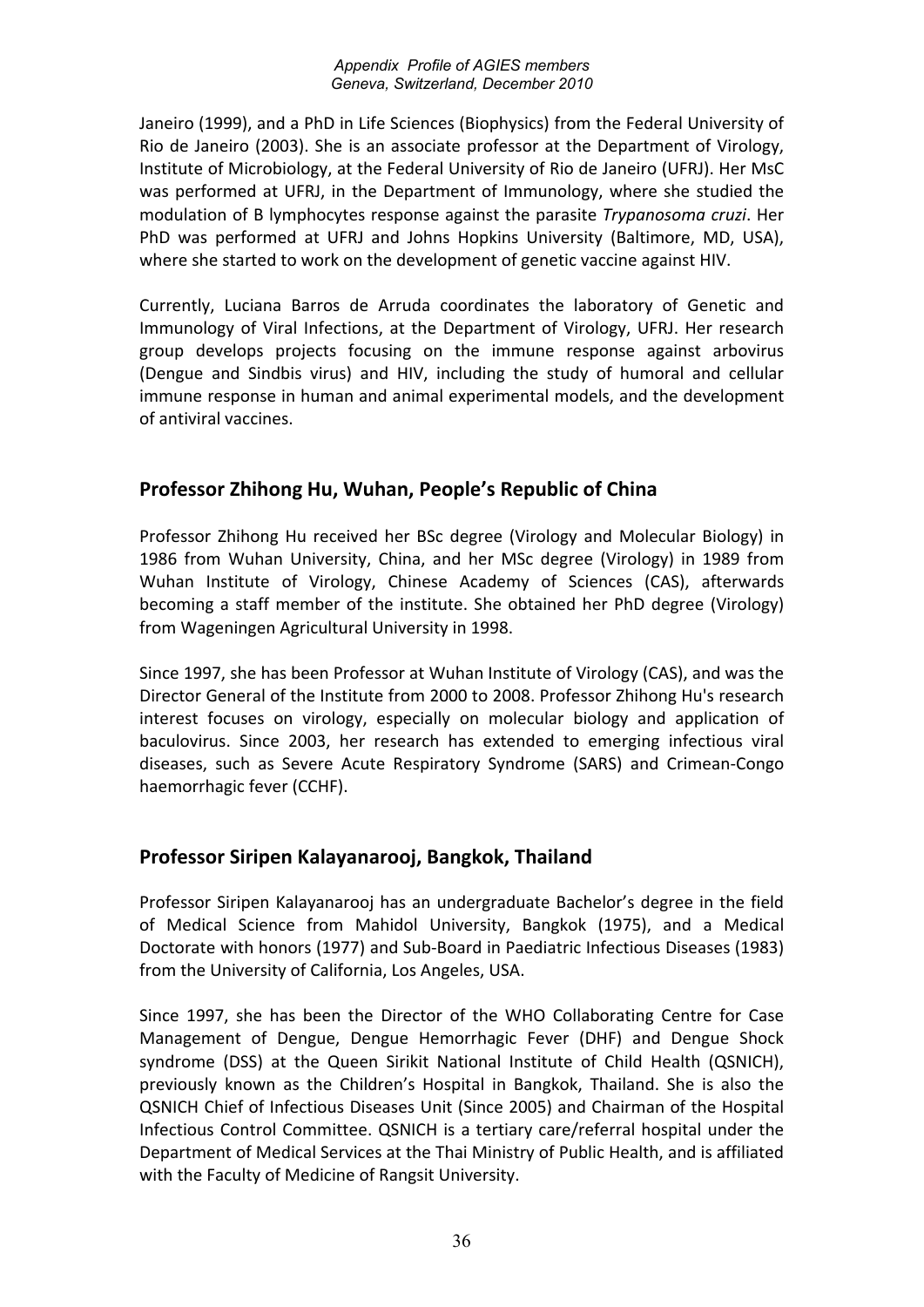Professor Siripen Kalayanarooj's duties and responsibilities are the following:

- policy advocacy: acting as the team leader of the country responsible for the clinical management of dengue, DHF and DSS, in order to minimize the dengue case fatality rate;
- service: taking care of paediatric patients, both in and out patients, especially patients with infectious diseases and dengue; giving advice to all physicians, paramedical personnel, and the general population concerning vaccines and paediatric infectious diseases;
- teaching: supervising paediatric fellows in infectious diseases, residents and medical students, in general paediatrics and paediatric infectious diseases; giving lectures, providing consultations, and organizing the workshops for all physicians and paramedical personnel for national and international participants concerning dengue, DHF and DSS;
- research: acting as the Principle Investigator of the collaborative studies to conduct clinical and biomedical research regarding dengue.

#### **Professor Dr Michael C Kew, Cape Town, South Africa**

Professor Kew was Professor of Medicine at the University of Witwatersrand, Johannesburg from 1978 to 2009. He had been Director of the Medical Research Council – Molecular Hepatology Research Unit at the university. This unit documented the various causes of liver disease but particularly Hepatitis B virus infection and its role in causing liver cancer, which prompted the South Africa Department of Health to require all babies born in South Africa to be vaccinated against the Hepatitis B virus.

Currently, Professor Kew is Honorary Research Associate in the Department of Medicine at the University of Cape Town and at the Groote Schuur Hospital, Cape Town. He is Emeritus Professor and Honorary Research Professor at the University of Witwatersrand, Johannesburg.

#### **Professor Rosemary Sang, Nairobi, Kenya**

Dr Rosemary Sang is the Head of the Arbovirology & Hemorrhagic fevers unit of the Centre for Virus Research – a centre of the Kenya Medical Research Institute (KEMRI). She is an expert in Arbovirology with interests in arbovirus epidemiology, surveillance and response, and pathogen discovery. KEMRI is a State corporation established as the national body responsible for carrying out health research in Kenya. Dr Sang also serves as honorary lecturer in virology at the Institute of Tropical Medicine and Infectious Diseases (ITROMID) Jomo Kenyatta University of Agriculture and Technology (JKUAT), Kenya.

Dr Rosemary Sang is responsible for KEMRI's Health Safety and Environment issues and she is the Chair to the Health, Safety and Environment Advisory Committee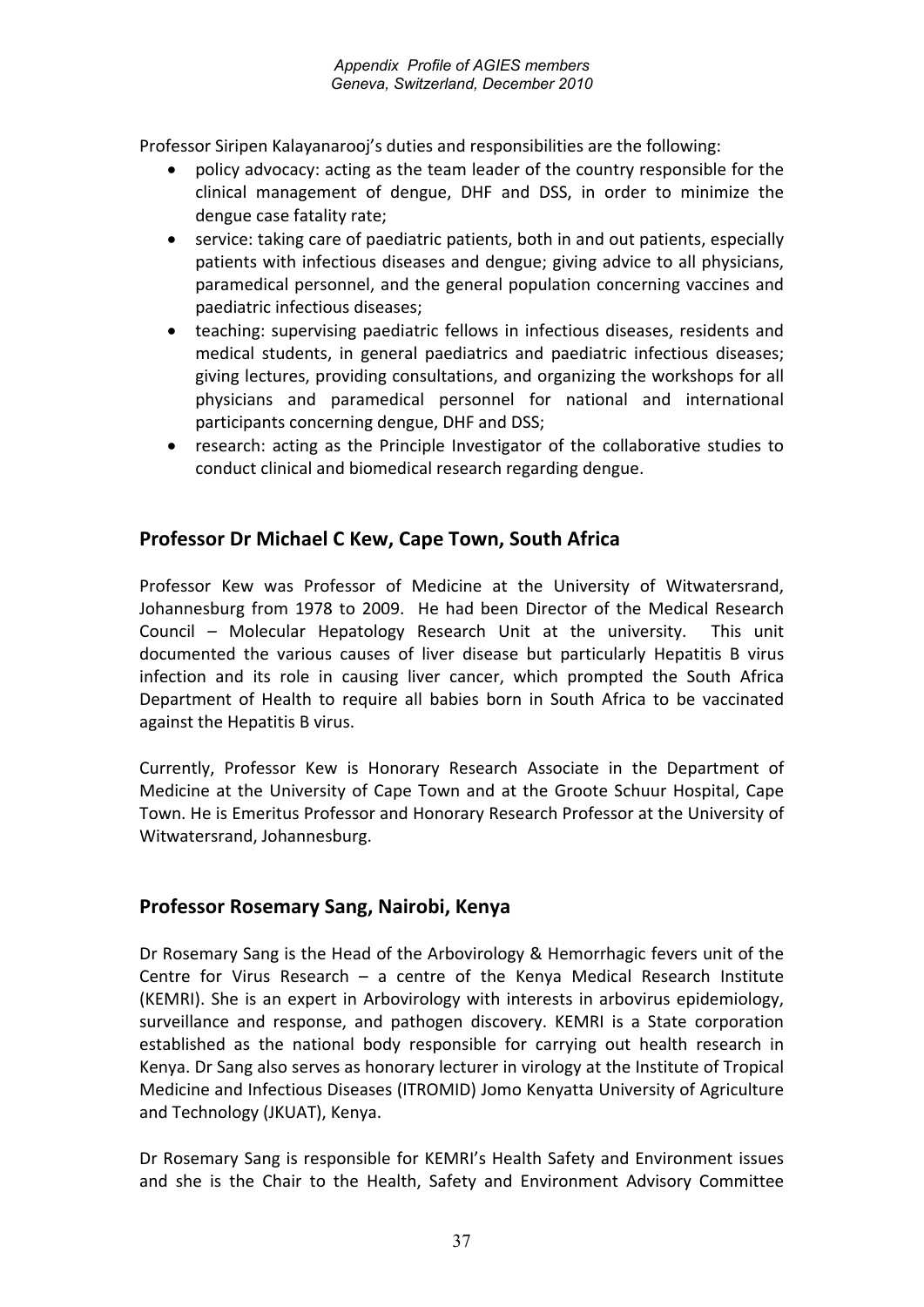(HSEAC). The HSEAC is charged with ensuring that safe work practices and adherence to established policies and guidelines are followed. Dr Sang is a member of the KEMRI Institutional Biosafety Committee (KEMRI‐IBC). The KEMRI‐IBC was established under the Biosafety Act, 2009, following NIH Guidelines for Research Involving Recombinant DNA Molecules and other applicable International Guidelines to provide local review and oversight of all forms of research utilizing recombinant DNA and safe handling of infectious biological materials.

#### **Professor Tania Sorrell, Sydney, Australia**

Tania Sorrell is the Director of the Sydney Emerging infections and Biosecurity Institute (SEIB), Director of the Centre for Infectious Diseases and Microbiology and Professor of Clinical Infectious Diseases at the University of Sydney, and a Senior Physician (previously Department Director) in Infectious Diseases at Westmead Hospital, Sydney.

She has longstanding interests in prevention, diagnosis and treatment of infectious diseases, especially in immunocompromised hosts, and in the emergence of resistant micro‐organisms. Her research into the serious fungal infection, cryptococcosis, has provided new insights into host‐microbial interactions and new drug development. She has developed new diagnostics for fungal diseases and is on international committees developing guidelines for antifungal therapy. She has authored more than 190 publications in refereed journals, 20 invited reviews, and 30 book chapters, and is on the Editorial Board of Clinical Infectious Diseases.

Professor Sorrell established clinical infectious diseases as a specialty within internal medicine in Australia, training or fostering the careers of many of the current national leaders in clinical infectious diseases and translational research in infectious diseases/microbiology.

She has served/serves on State and national advisory committees in infectious diseases, pandemic planning for influenza, approval of therapeutic agents, and both the Research and Human Ethics Committees of the National Health and Medical Research Council of Australia. She is a past president of the Australasian Society for Infectious Diseases.

#### **Professor Dr Gerd Sutter, Munich, Germany**

Professor Gerd Sutter is Full Professor and Chair for Virology at the Ludwig‐ Maximilians‐Universität München. From 2003 to 2009, Professor Sutter headed the Division of Virology, Paul‐Ehrlich‐Institut, an institution of the Federal Republic of Germany reporting to the Federal Ministry of Health. From 1994 to 2003, he served as Research Group Leader at the National Research Center Helmholtz Zentrum München. From 1990 to 1993, Professor Sutter was a Post‐doctoral Fellow at the Laboratory of Viral Diseases, National Institutes of Health, Bethesda, USA.